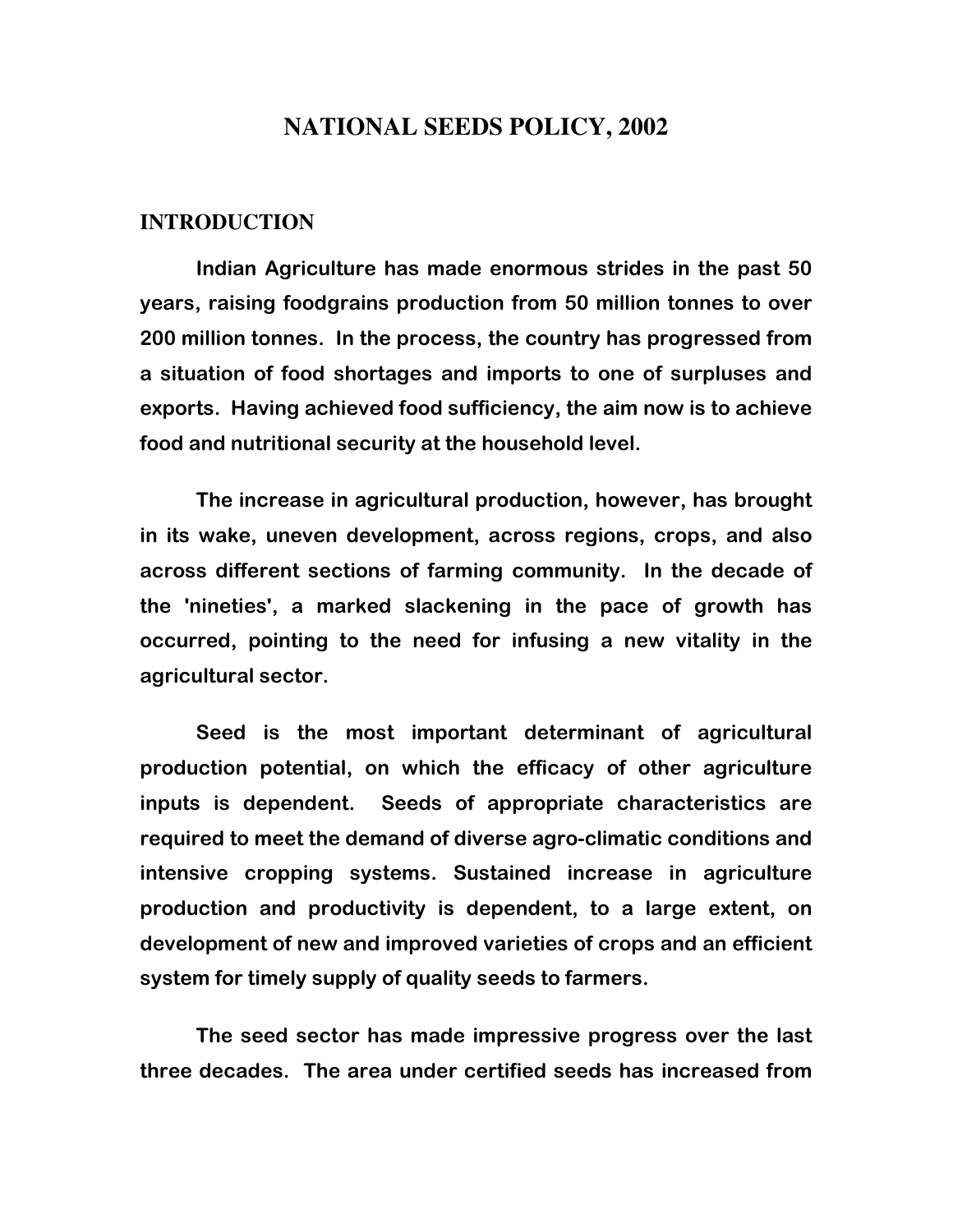less than 500 hectares in 1962-63 to over 5 lakh hectares in 1999- 2000. The quantum of quality seeds has crossed 100 lakh quintals.

 The Seeds Act, 1966 and Seeds Control Order promulgated thereunder, and the New Policy on Seeds Development, 1988, form the basis of promotion and regulation of the Seed Industry. Farreaching changes, however, have taken place in the national economic and agricultural scenario and in the international environment since the enactment of the existing seed legislation and the announcement of the 1988 Policy.

#### **AIMS AND OBJECTIVES**

 It has become evident that in order to achieve the food production targets of the future, a major effort will be required to enhance the seed replacement rates of various crops. This would require a major increase in the production of quality seeds, in which the private sector is expected to play a major role. At the same time, private and Public Sector Seed Organisations at both Central and State levels, will be expected to adopt economic pricing policies which would seek to realise the true cost of production. The creation of a facilitative climate for growth of a competitive and localised seed industry, encouragement of import of useful germplasm, and boosting of exports are core elements of the agricultural strategy of the new millennium.

 Biotechnology will be a key factor in agricultural development in the coming decades. Genetic engineering/modification techniques hold enormous promise in developing crop varieties with a higher level of tolerance to biotic and abiotic stresses. A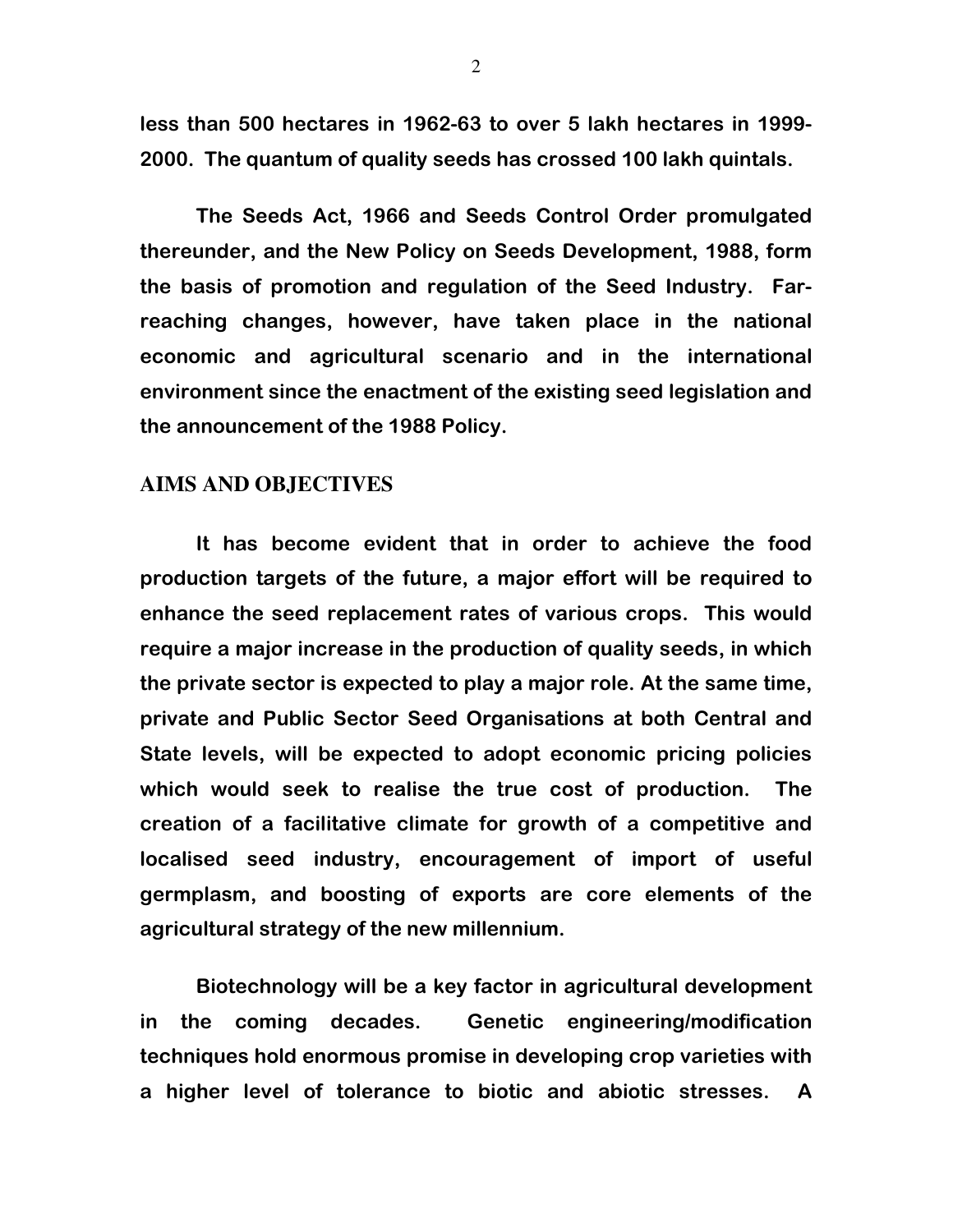conducive atmosphere for application of frontier sciences in varietal development and for enhanced investments in research and development is a pressing requirement. At the same time, concerns relating to

possible harm to human and animal health and bio-safety, as well as interests of farmers, must be addressed.

 Globalization and economic liberalization have opened up new opportunities as well as challenges. The main objectives of the National Seeds Policy, therefore, are the provision of an appropriate climate for the seed industry to utilize available and prospective opportunities, safeguarding of the interests of Indian farmers and the conservation of agro-biodiversity. While unnecessary regulation needs to be dismantled, it must be ensured that gullible farmers are not exploited by unscrupulous elements. A regulatory system of a new genre is, therefore, needed, which will encompass quality assurance mechanisms coupled with facilitation of a vibrant and responsible seed industry.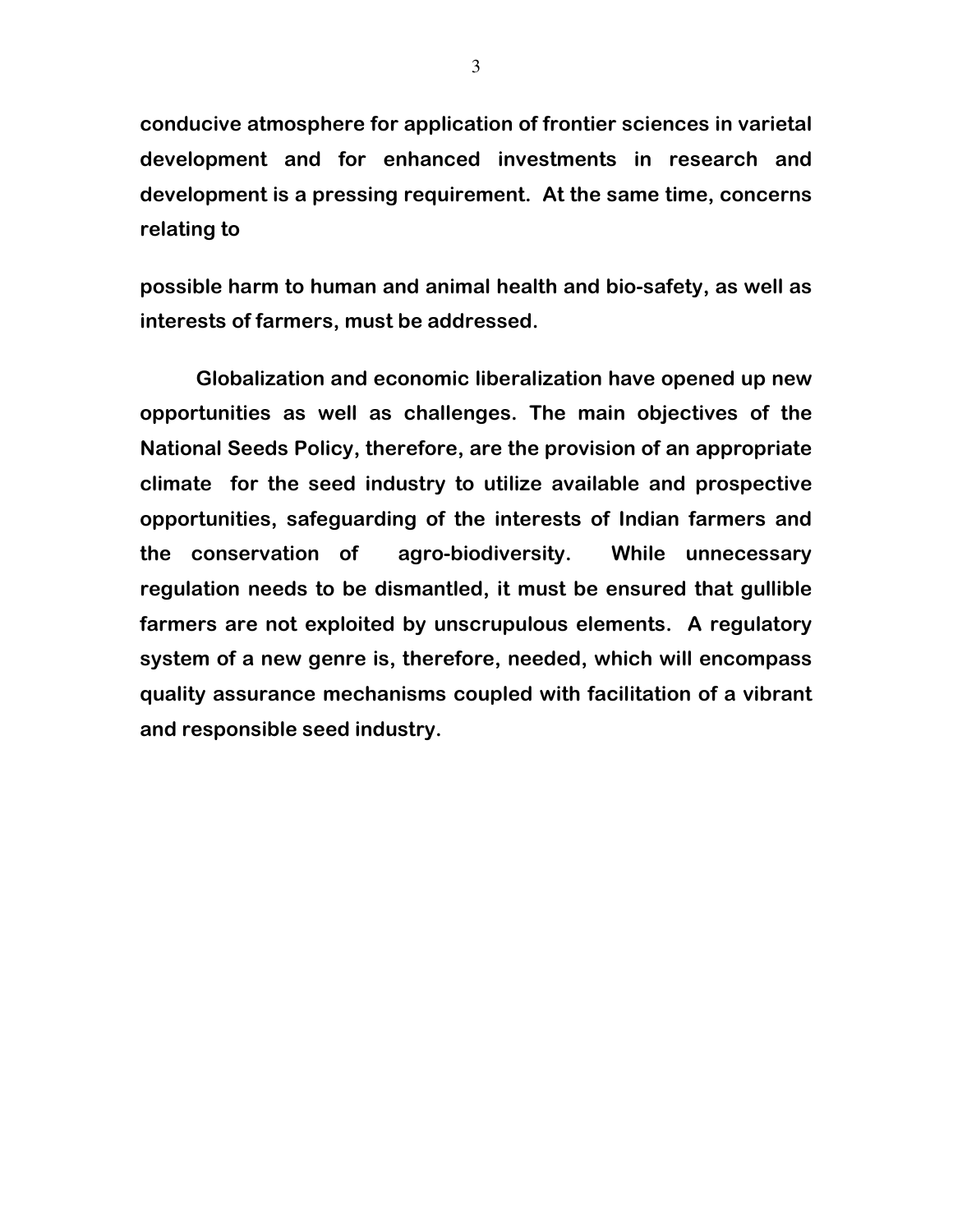# 1. VARIETAL DEVELOPMENT AND PLANT VARIETY PROTECTION

1.1 The development of new and improved varieties of plants and availability of such varieties to Indian farmers is of crucial importance for a sustained increase in agricultural productivity.

1.1.1 Appropriate policy framework and programmatic interventions will be adopted to stimulate varietal development in tune with market trends, scientific-technological advances, suitability for biotic and abiotic stresses, locational adaptability and farmers' needs.

1.2 An effective *sui generis* system for intellectual property protection will be implemented to stimulate investment in research and development of new plant varieties and to facilitate the growth of the Seed Industry in the country.

1.2.1 A Plant Varieties & Farmers' Rights Protection (PVP) Authority will be established which will undertake registration of extant and new plant varieties through the Plant Varieties Registry on the basis of varietal characteristics.

1.2.2 The registration of new plant varieties by the PVP Authority will be based on the criteria of novelty,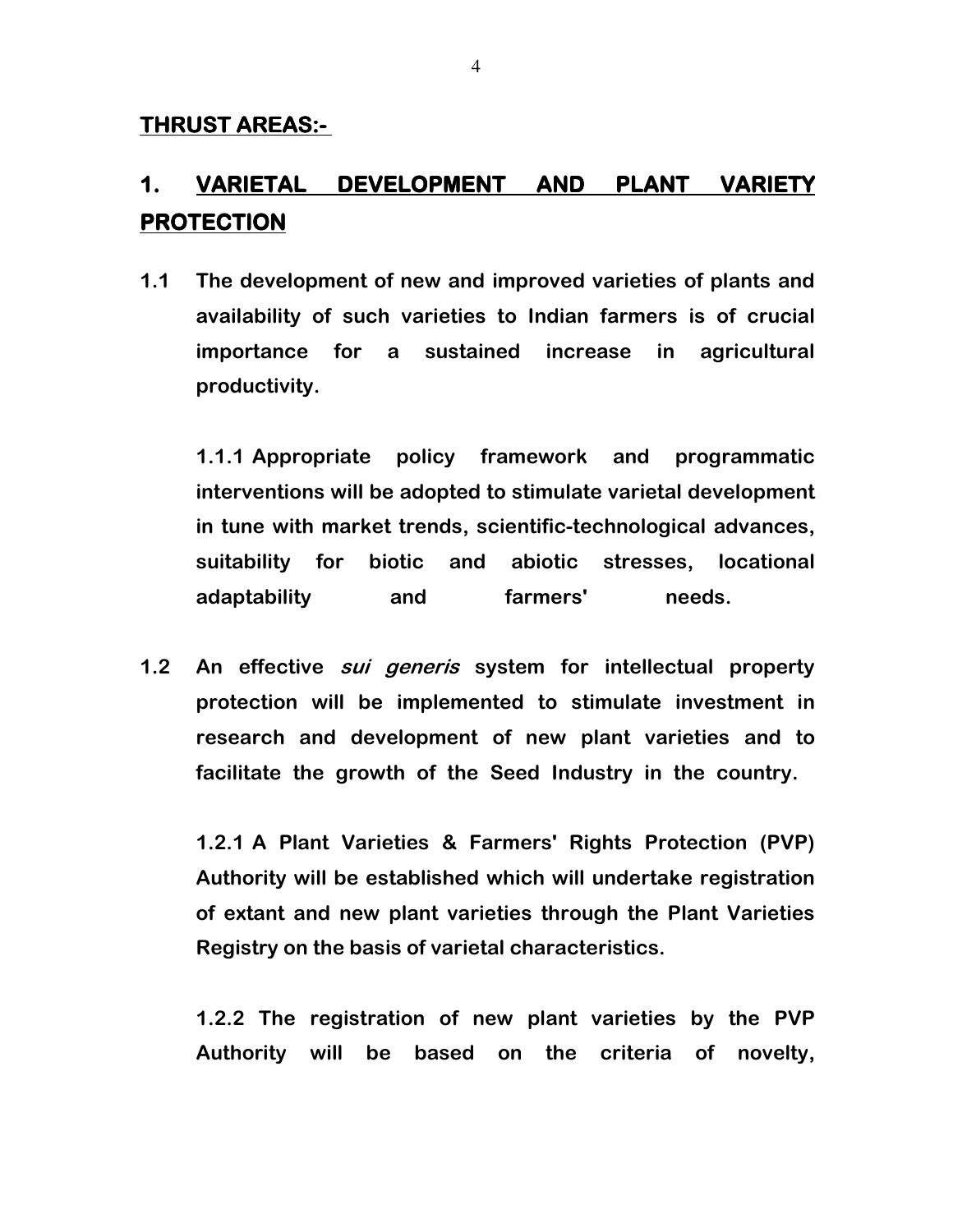distinctiveness, uniformity and stability.

1.2.3 The criteria of distinctiveness, uniformity and stability could be relaxed for registration of extant varieties, which will be done within a specified period to be decided by the PVP Authority.

1.2.4 Registration of all plant genera or species as notified by the Authority will be done in a phased manner.

1.2.5 The PVP Authority will develop characterisation and documentation of plant varieties registered under the PVP Act and cataloguing facilities for all varieties of plants.

- 1.3 The rights of farmers to save, use, exchange, share or sell farm produce of all varieties will be protected, with the proviso that farmers shall not be entitled to sell branded seed of a protected variety under the brand name.
- 1.4 The rights of researchers to use the seed/planting material of protected varieties for bonafide research and breeding of new plant varieties will be ensured.
- 1.5 Equitable sharing of benefit arising out of the use of plant genetic resources that may accrue to a breeder from commercialisation of seeds/planting materials of a new variety, will be provided.
- 1.6 Farmers/groups of farmers/village communities will be rewarded suitably for their significant contribution in evolution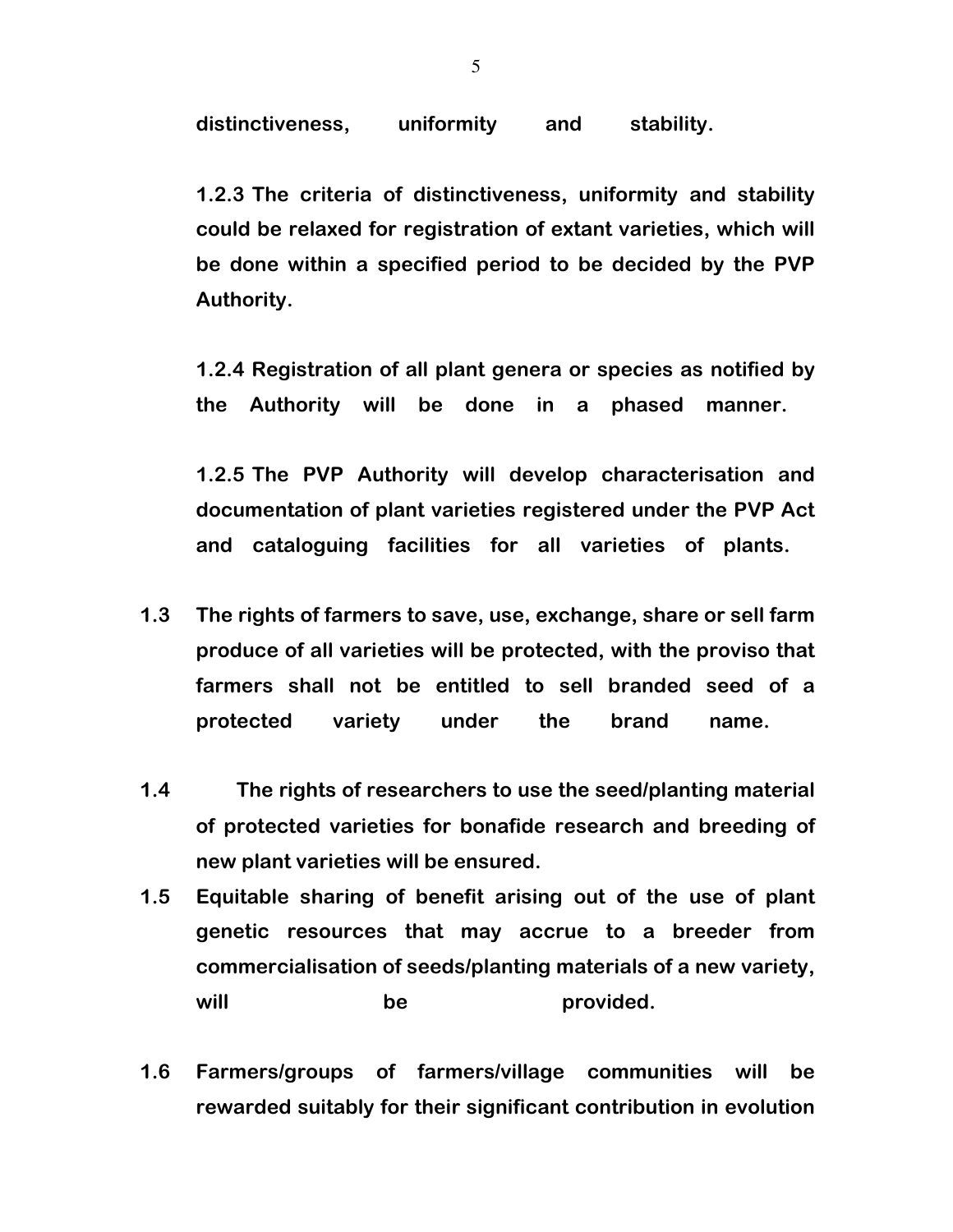of a plant variety subject to registration. The contribution of traditional knowledge in agriculture needs to be highlighted through suitable mechanisms and incentives.

- 1.7 A National Gene Fund will be established for implementation of the benefit sharing arrangement, and payment of compensation to village communities for their contribution to the development and conservation of plant genetic resources and also to promote conservation and sustainable use of genetic resources. Suitable systems will be worked out to identify the contributions from traditional knowledge and heritage.
- 1.8 Plant Genetic Resources for Food and Agriculture Crops will be permitted to be accessed by Research Organisations and Seed Companies from public collections as per the provisions of the 'Material Transfer Agreement' of the International Treaty on Plant Genetic Resources and the Biological Diversity Bill.
- 1.9 Regular interaction amongst the Private and Public Researchers, Seed Companies/Organisations and Development Agencies will be fostered to develop and promote growth of a healthy seed industry in the country.
- 1.10 To keep abreast of global developments in the field of Plant Variety Protection and for technical collaboration, India may consider joining Regional and International Organisations.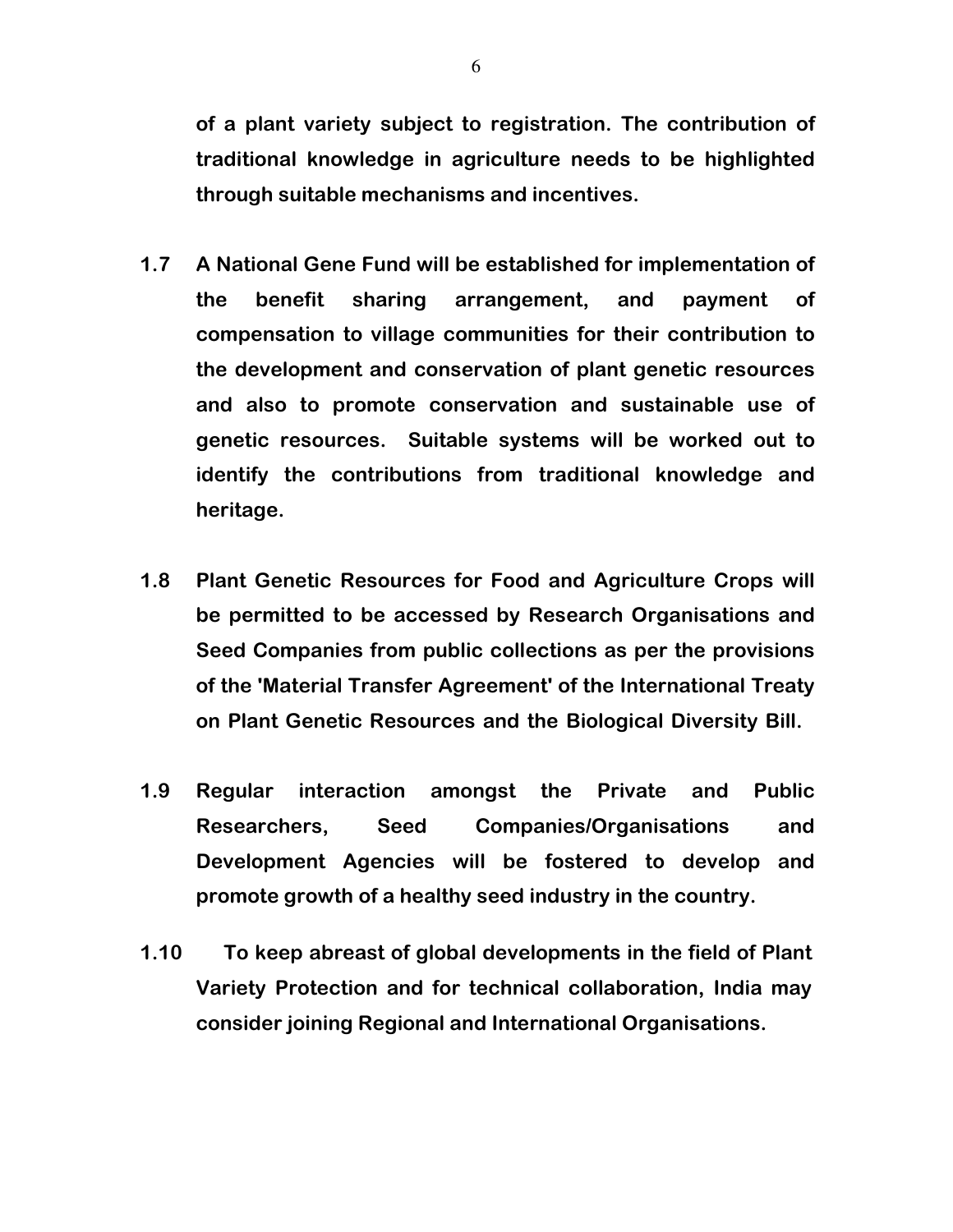1.11 The PVP Authority may, if required, resort to compulsory licensing of a protected variety in public interest on the ground that requirements of the farming community for seeds and propagating material of a variety are not being met or that the production of the seeds or planting material of the protected variety is not being facilitated to the fullest possible extent.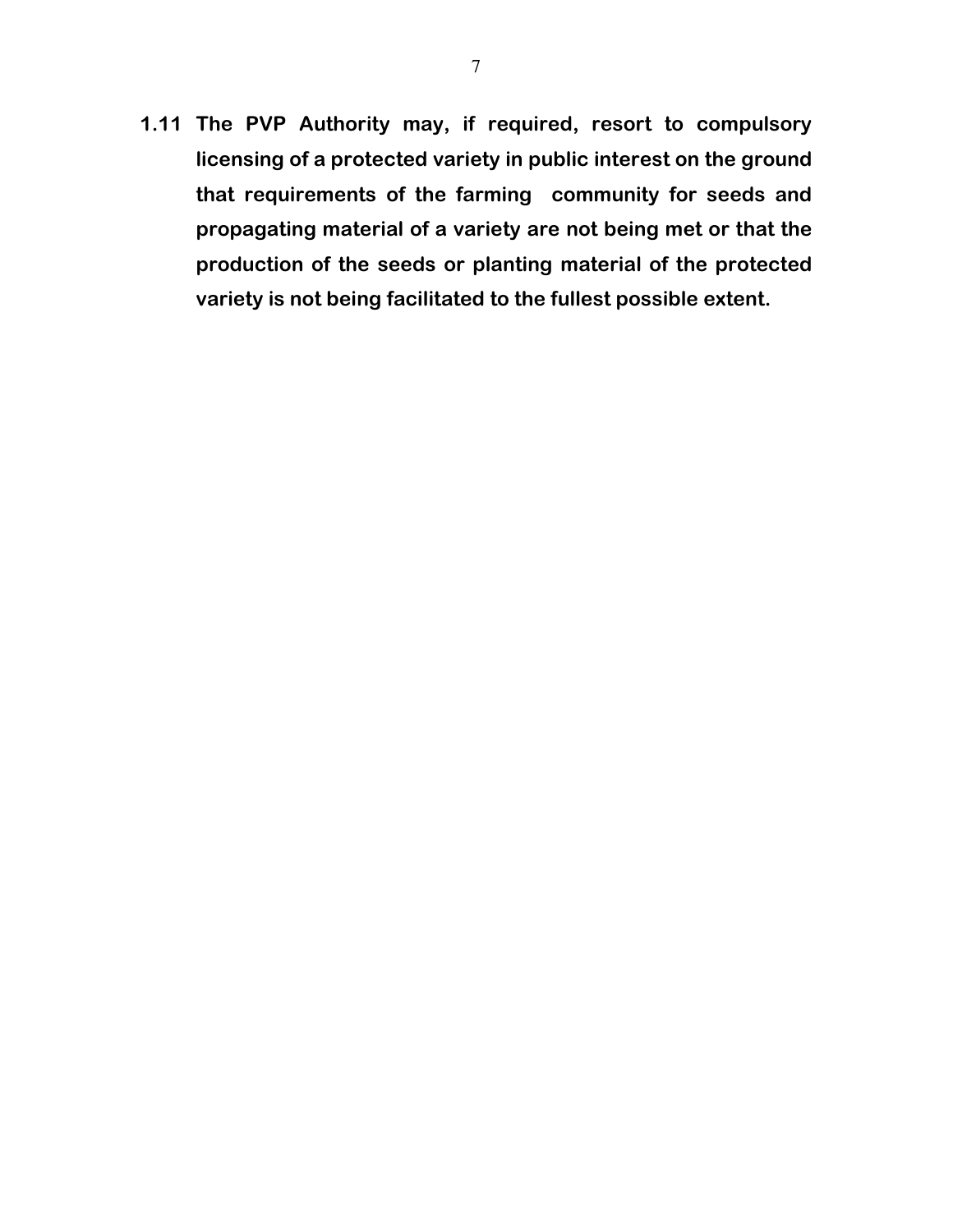#### **2.** SEED PRODUCTION

- 2.1 To meet the Nation's food security needs, it is important to make available to Indian farmers a wide range of seeds of superior quality, in adequate quantity on a timely basis. Public Sector Seed Institutions will be encouraged to enhance production of seed towards meeting the objective of food and nutritional security.
- 2.2 The Indian seed programme adheres to the limited three generation system of seed multiplication, namely, breeder, foundation and certified seed. Breeder seed is the progeny of nucleus seed.

2.2.1 Nucleus seed is the seed produced by the breeder to develop the particular variety and is directly used for multiplication as breeder seed.

2.2.2 Breeder seed is the seed material directly controlled by the originating or the sponsoring breeder or Institution for the initial and recurring production of foundation seed.

2.2.3 Foundation seed is the progeny of breeder seed. Foundation seed may also be produced from foundation seed. Production of foundation seed stage-I and stage-II may thus be permitted, if supervised and approved by the Certification Agency and if the production process is so handled as to maintain specific genetic purity and identity.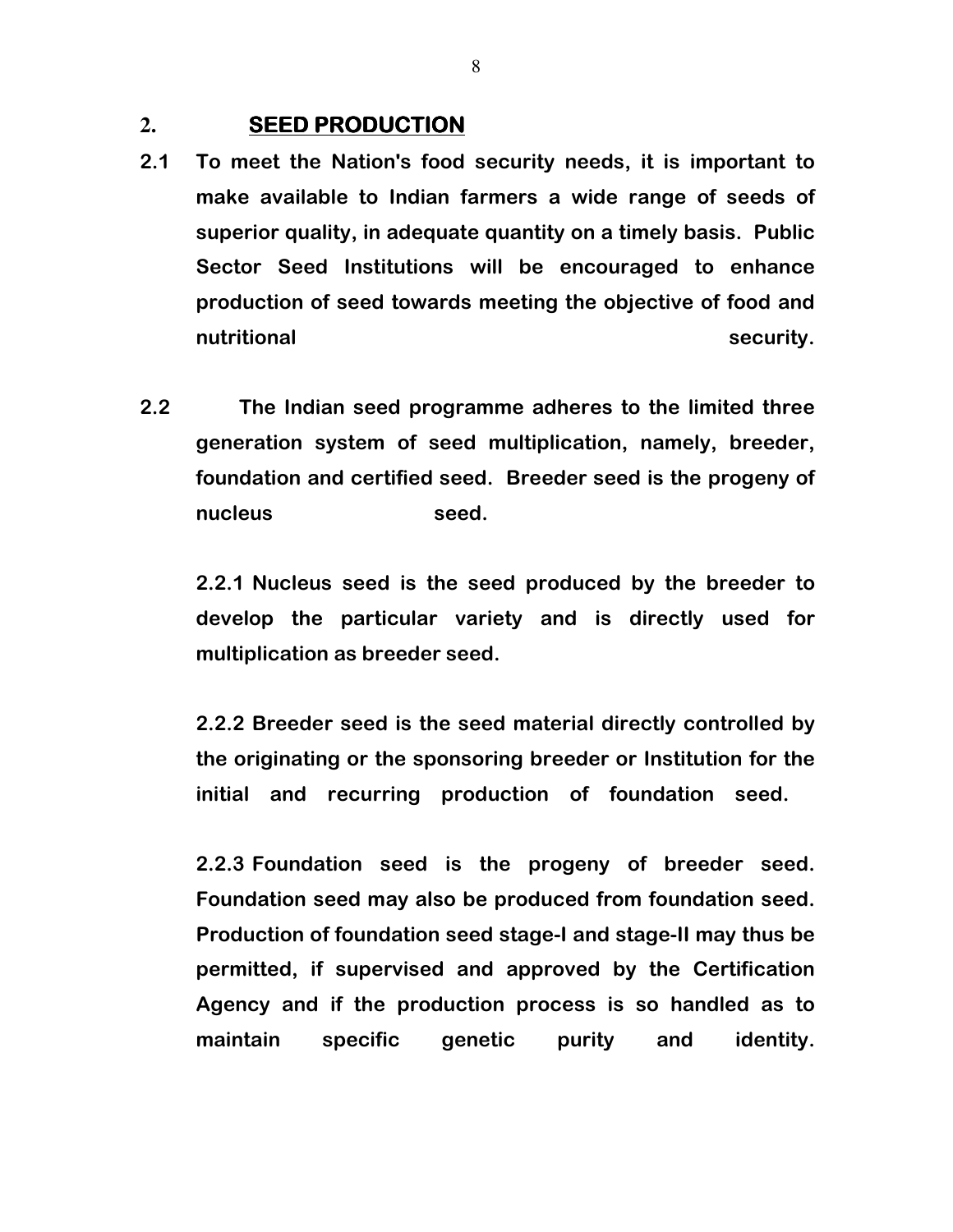2.2.4 Certified seed is the progeny of foundation seed or the progeny of certified seed. If the certified seed is the progeny of certified seed, then this reproduction will not exceed three generations beyond foundation stage-I and it will be ascertained by the Certification Agency that genetic identity and genetic purity has not been significantly altered.

- 2.3 Public Sector Seed Production Agencies will continue to have free access to breeder seed under the National Agriculture Research System. The State Farms Corporation of India and National Seeds Corporation will be restructured to make productive use of these organisations in the planned growth of the Seed Sector.
- 2.4 Private Seed Production Agencies will also have access to breeder seed subject to terms and conditions to be decided by Government of India.
- 2.5 State Agriculture Universities/ICAR Institutes will have the primary responsibility for production of breeder seed as per the requirements of the respective States.
- 2.6 Special attention will be given to the need to upgrade the quality of farmers' saved seeds through interventions such as the Seed Village Scheme.
- 2.7 Seed replacement rates will be raised progressively with the objective of expanding the use of quality seeds.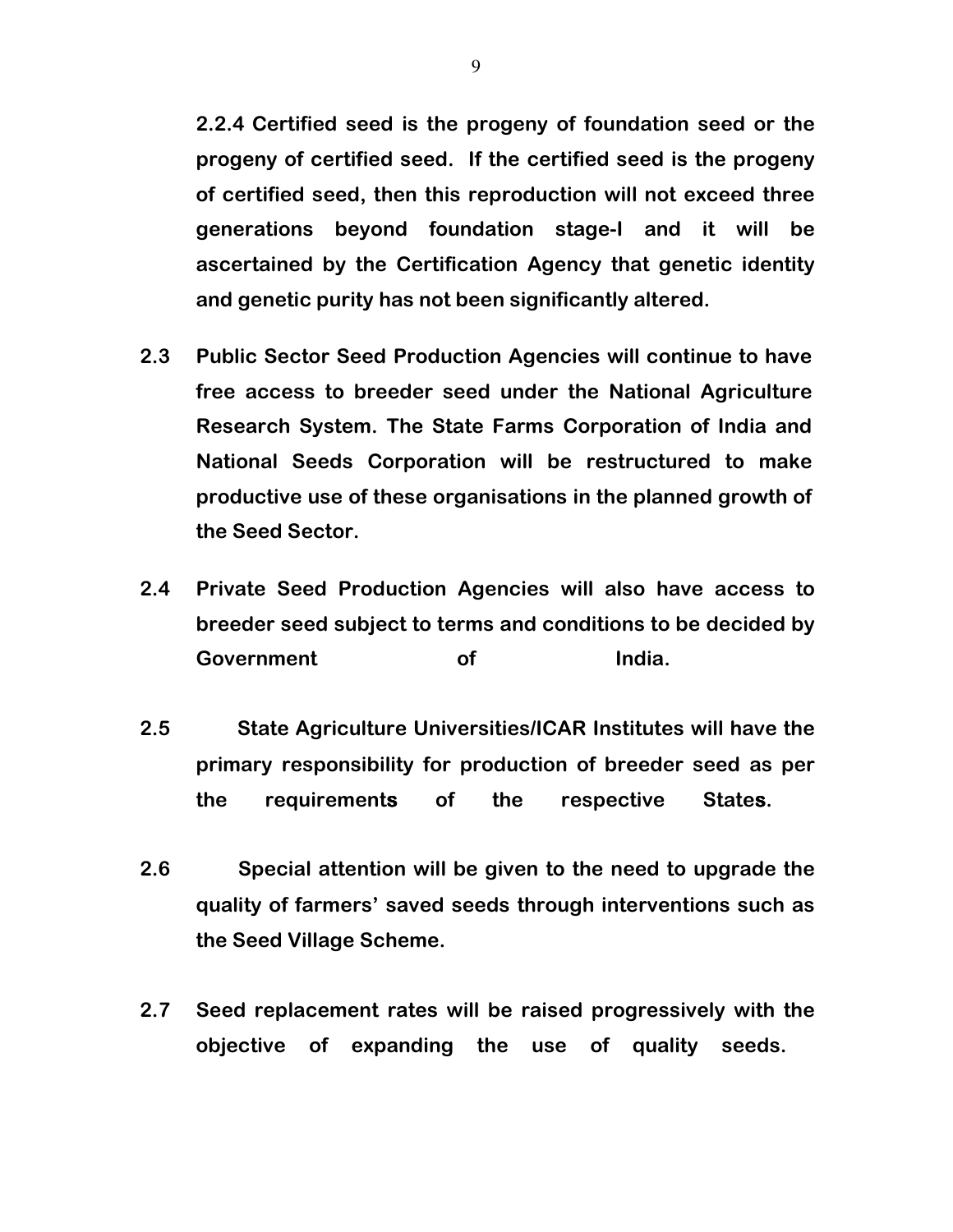- 2.8 DAC, in consultation with ICAR and States, will prepare a National Seed Map to identify potential, alternative and nontraditional areas for seed production of specific crops.
- 2.9 To put in place an effective seed production programme, each State will undertake advance planning and prepare a perspective plan for seed production and distribution over a rolling (five to six year) period. Seed Banks will be set up in non-traditional areas to meet demands for seeds during natural calamities.
- 2.10 The 'Seed Village Scheme' will be promoted to facilitate production and timely availability of seed of desired crops/varieties at the local level. Special emphasis will be given to seed multiplication for building adequate stocks of certified/quality seeds by providing foundation seed to farmers.
- 2.11 For popularising newly developed varieties and promoting seed production of these varieties, seed minikits of pioneering seed varieties will be supplied to farmers. Seed exchange among farmers and seed producers will be encouraged to popularise new/non-traditional varieties.
- 2.12 Seeds of newly developed varieties must be made available to farmers with minimum time gap. Seed producing agencies will be encouraged to tie up with Research Institutions for popularization and commercialization of these varieties.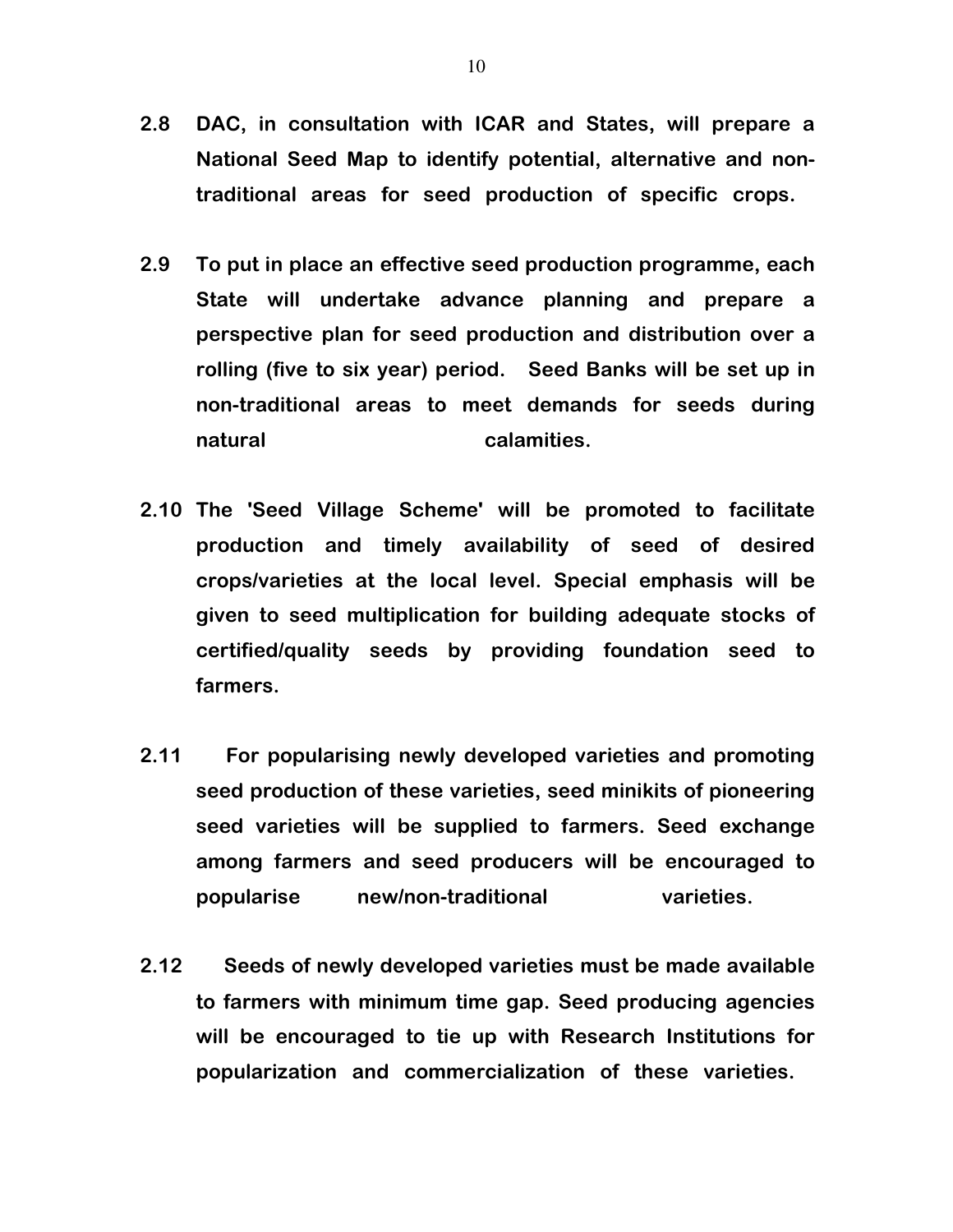- 2.13 As hybrids have the potential to improve plant vigour and increase yield, support for production of hybrid seed will be provided.
- 2.14 Seed production will be extended to agro-climatic zones which are outside the traditional seed growing areas, in order to avoid unremunerative seed farming in unsuitable areas.
- 2.15 Seed Banks will be established for stocking specified quantities of seed of required crops/varieties for ensuring timely and adequate supply of seeds to farmers during adverse situations such as natural calamities, shortfalls in production, etc. Seed Banks will be suitably strengthened with cold storage and pest control facilities.

2.15.1 The storage of seed at the village level will be encouraged to facilitate immediate availability of seeds in the event of natural calamities and unforeseen situations. For the storage of seeds at farm level, scientific storage structures will be popularised and techniques of scientific storage of seeds will be promoted among farmers as an extension practice.

2.16 Seed growers will be encouraged to avail of Seed Crop Insurance to cover risk factors involved in production of seeds. The Seed Crop Insurance Scheme will be reviewed so as to provide effective risk cover to seed producers and will be extended to all traditional and non-traditional areas covered under the seed production programme.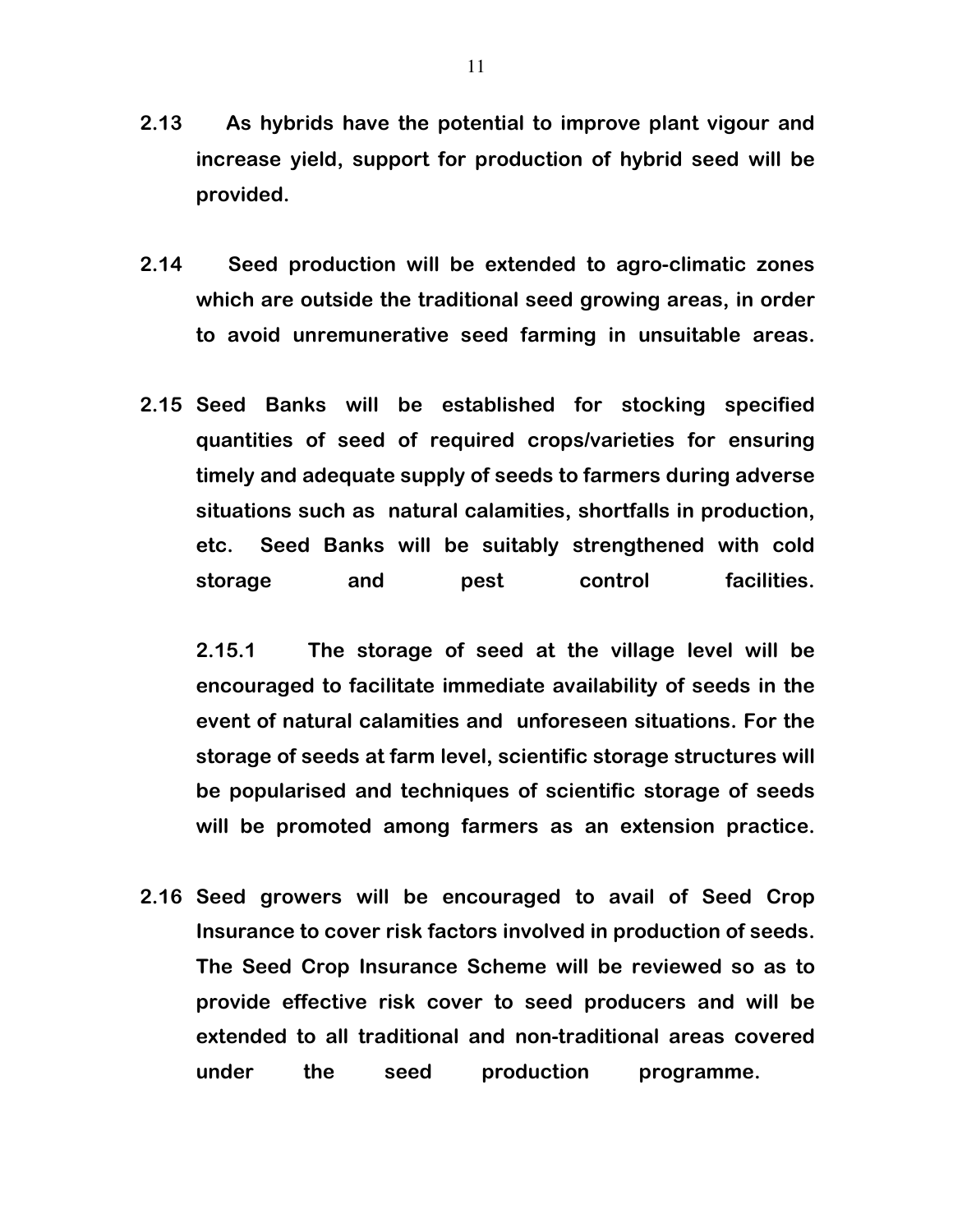#### 3. QUALITY ASSURANCE

- 3.1 The Seeds Act will be revised to regulate the sale, import and export of seeds and planting materials of agriculture crops including fodder, green manure and horticulture and supply of quality seeds and planting materials to farmers throughout the country.
- 3.2 The National Seeds Board (NSB) will be established in place of existing Central Seed Committee and Central Seed Certification Board. The NSB will have permanent existence with the responsibility of executing and implementing the provisions of the Seeds Act and advising the Government on all matters relating to seed planning and development. The NSB will function as the apex body in the seed sector.

3.2.1 All varieties, both domestic and imported varieties, that are placed on the market for sale and distribution of seeds and planting materials will be registered under the Seeds Act. However, for vegetable and ornamental crops a simple system of varietal registration based on "breeders declaration" will be adopted.

3.2.2 The Board will undertake registration of kinds/varieties of seeds that are to be offered for sale in the market, on the basis of identified parameters for establishing value for cultivation and usage (VCU) through testing/trialling.

3.2.3 Registration of varieties will be granted for a fixed period on the basis of multilocational trials to determine VCU over a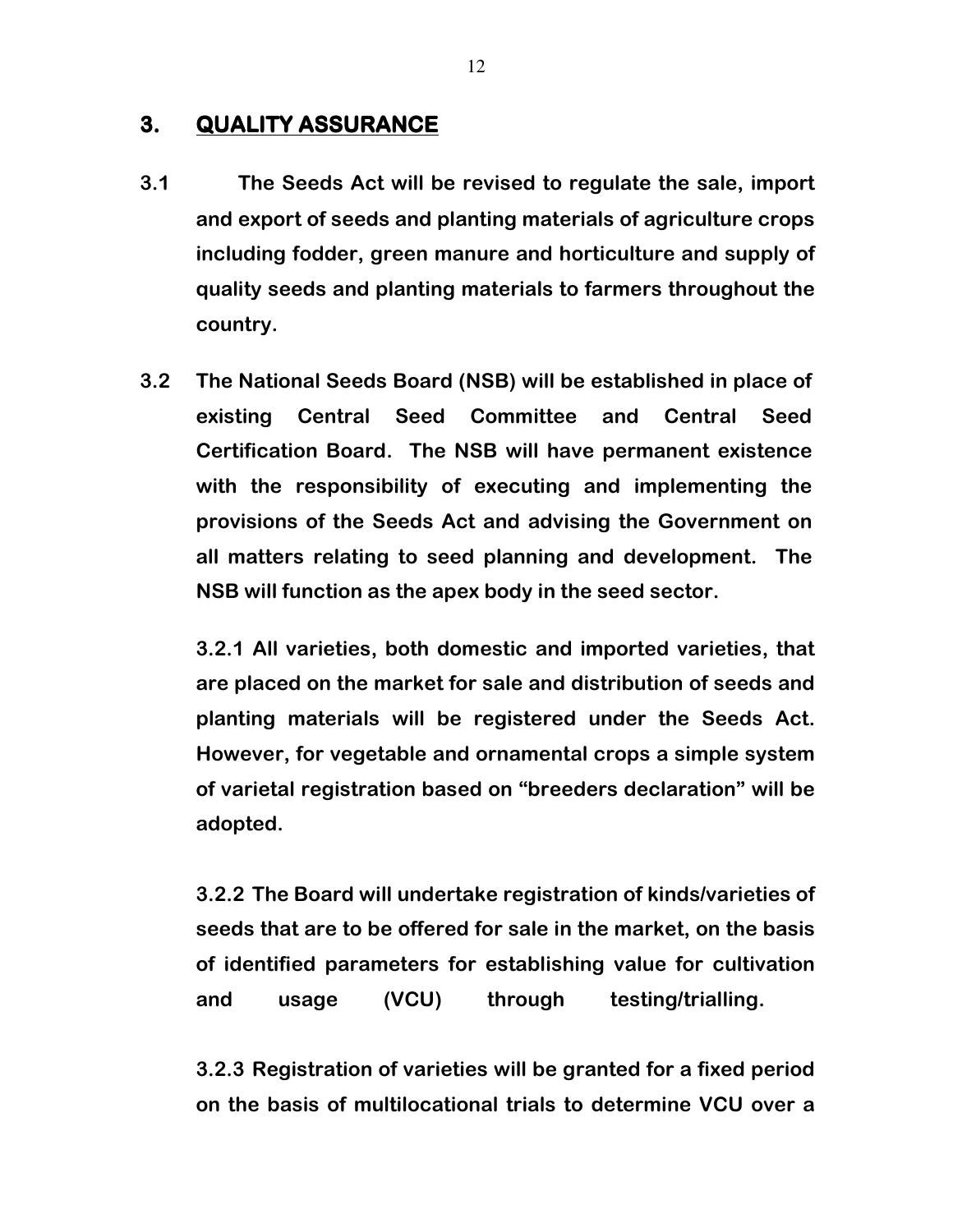minimum period of three seasons, or as otherwise prescribed as in the case of long duration crops and horticultural crops. Samples of the material for registration will be sent to the NBPGR for retention in the National Gene Bank.

3.2.4 Varieties that are in the market at the time of coming into force of the revised Seeds Act, will have to be registered within a fixed time period, and subjected to such testing as will be notified.

3.2.5 The NSB will accredit ICAR, SAUs, public/private organisations to conduct VCU trials of all varieties for the purpose of registration as per prescribed standards.

3.2.6 The NSB will maintain the National Seeds Register containing details of varieties that are registered.This will help the Board to coordinate and assist activities of the States in their efforts to provide quality seeds to farmers.

3.2.7 The NSB will prescribe minimum standards (of germination, genetic characteristics, physical purity, seed health, etc.) as well as suitable guidelines for registration of seed and planting materials.

3.2.8 Provisional registration would be granted on the basis of information filed by the applicant relating to trials over one season to tide over the stipulation of testing over three seasons before the grant of registration.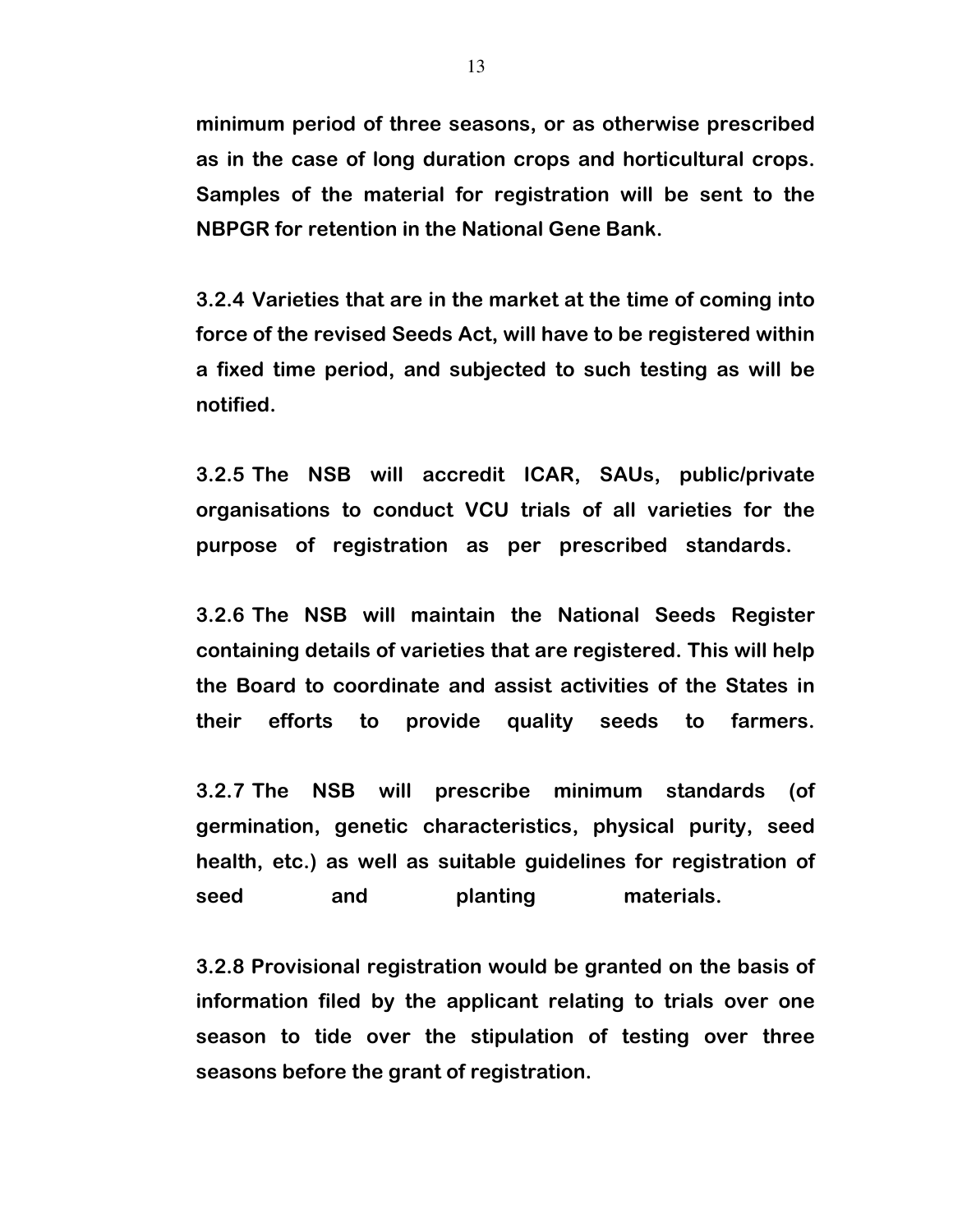- 3.3 Government will have the right to exclude certain kinds or varieties from registration to protect public order or human, animal and plant life and health, or to avoid serious prejudice to the environment.
- 3.4 The NSB will have the power to cancel the registration granted to a variety if the registration has been obtained by misrepresentation or concealment of essential data, the variety is obsolete and has outlived its utility and if the prevention of commercial exploitation of such variety is necessary in the public interest.
- 3.5 Registration of Seed Processing Units will be required if such Units meet the prescribed minimum standards for processing the seed.
- 3.6 Seed Certification will continue to be voluntary. The Certification tag/label will provide an assurance of quality to the farmer.

3.6.1 The Board will accredit individuals or organisations to carry out seed certification including self-certification on fulfillment of criteria as prescribed.

3.7 To meet quality assurance requirements for export of seeds, Seed Testing facilities will be established in conformity with ISTA and OECD seed certification programmes.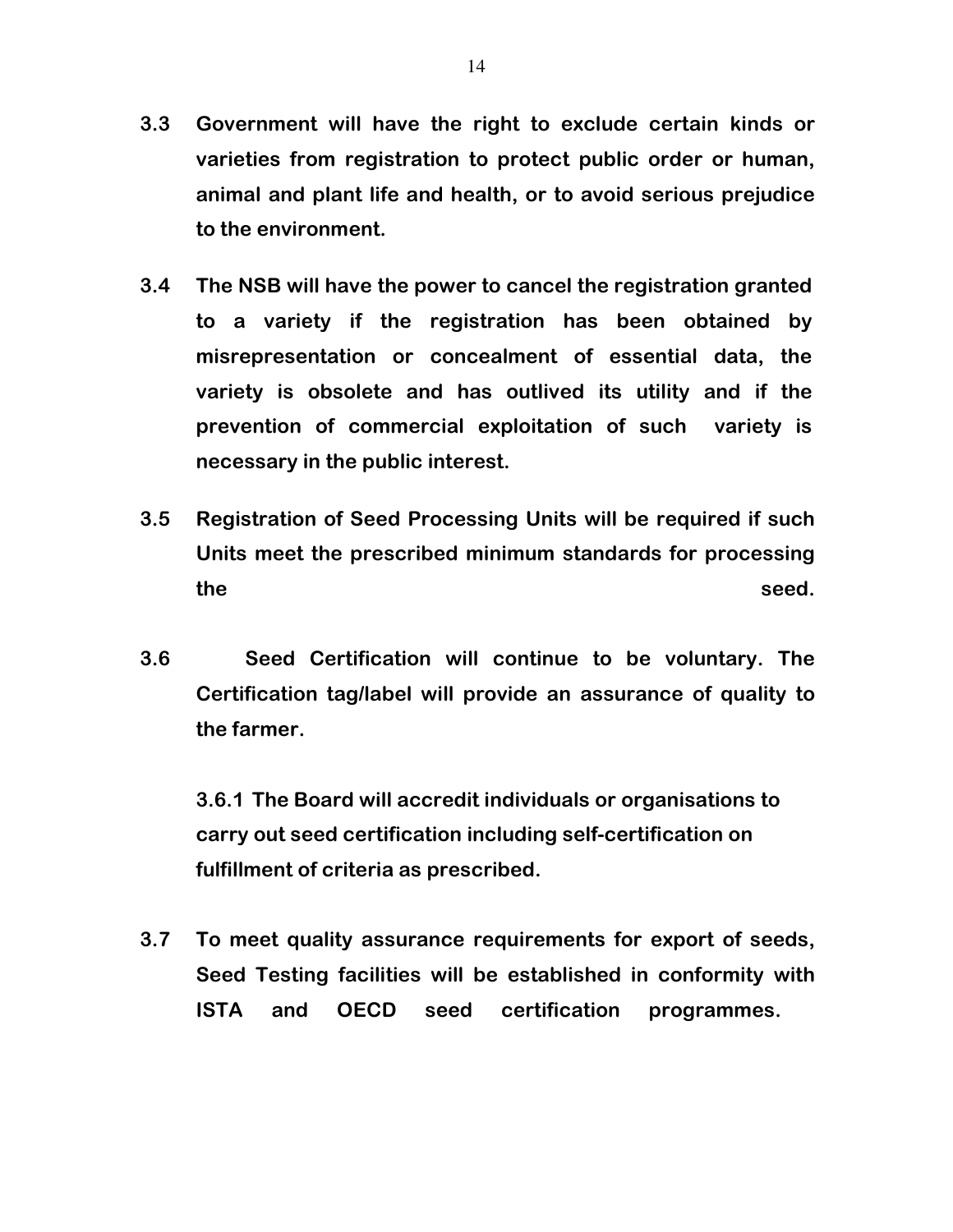- 3.8 The State Government, in conformity with guidelines and standards specified by the Board, will establish one or more State Seed Testing Laboratories or declare any Seed Testing Laboratory in the Government or non-Government Sector as a State Seed Testing Laboratory where analysis of seeds will be carried out in the prescribed manner.
- 3.9 Farmers will be encouraged to use certified seeds to ensure improved performance and output.
- 3.10 Farmers will retain their right to save, use, exchange, share or sell their farm seeds and planting materials without any restriction. They will be free to sell their seed on their own premises or in the local market without any hindrance provided that the seed is not branded. Farmers' right to continue using the varieties of their choice will not be infringed by the system of compulsory registration.
- 3.11 Stringent measures would be taken to ensure the availability of high quality of seeds and check the sale of spurious or misbranded seeds.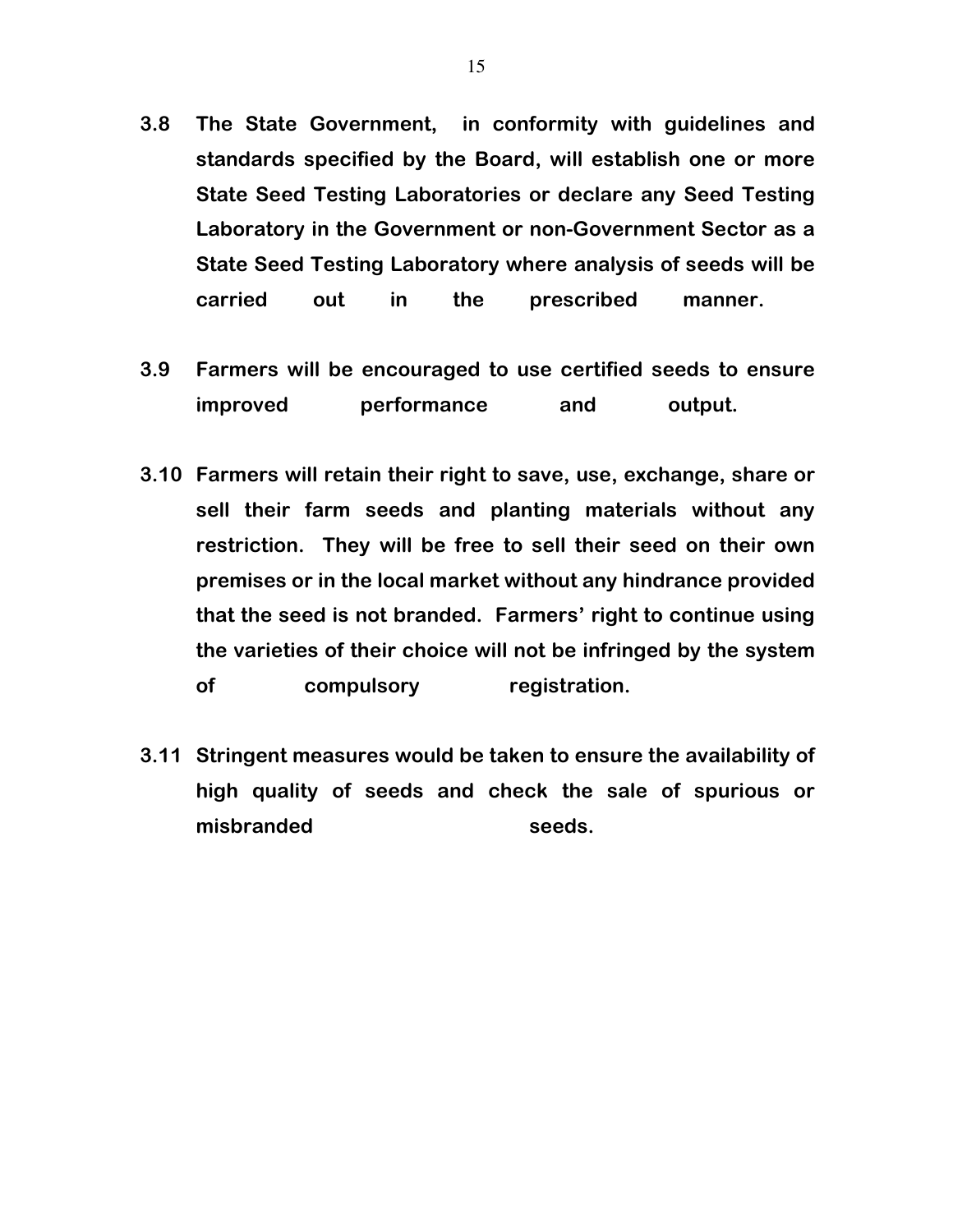#### 4. SEED DISTRIBUTION AND MARKETING

- 4.1 The availability of high quality seeds to farmers through an improved distribution system and efficient marketing set-up will be ensured to facilitate greater security of seed supply.
- 4.2 For promoting efficient and timely distribution and marketing of seed throughout the country, a supportive environment will be provided to encourage expansion of the role of the private seed sector. Efforts will be made to achieve better coordination between State Governments to facilitate free Inter-State movement of seed and planting material through exemption of duties and taxes.
- 4.3 Private Seed Sector will be encouraged and motivated to restructure and reorient their activities to cater to nontraditional areas.
- 4.4 A mechanism will be established for collection and dissemination of market intelligence regarding preference of consumers and farmers.
- 4.5 A National Seed Grid will be established as a data-base for monitoring of information on requirement of seed, its production, distribution and preference of farmers on a district-wise basis.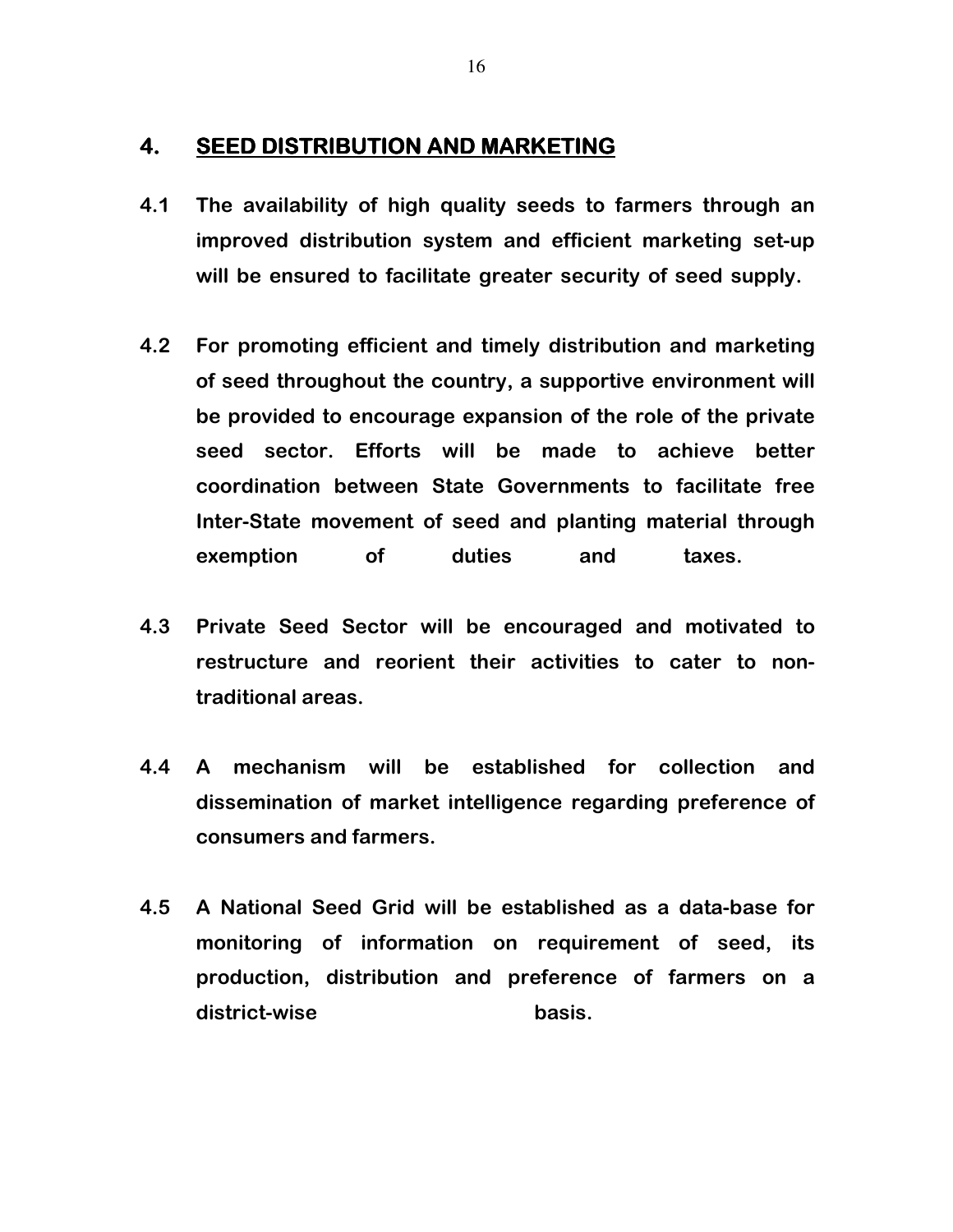- 4.6 Access to term finance from Commercial Banks will be facilitated for developing efficient seed distribution and marketing facilities for growth of the seed sector.
- 4.7 Distribution and marketing of seed of any variety, for the purpose of sowing and planting will be allowed only if the said variety has been registered by the National Seeds Board.
- 4.8 National Seeds Board can direct a dealer to sell or distribute seeds in a specified manner in a specified area if it is considered necessary to the public interest.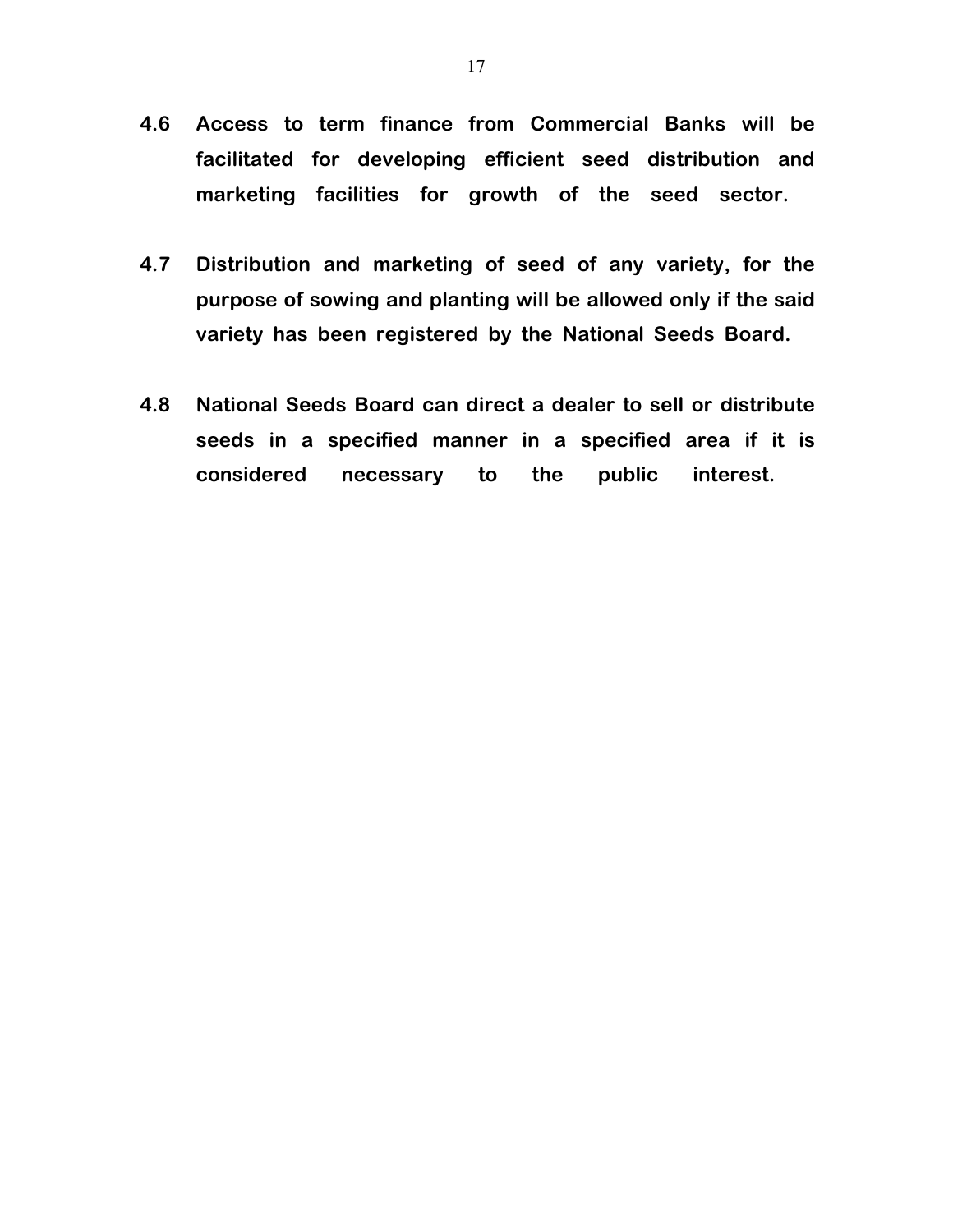#### 5. **INFRASTRUCTURE FACILITIES**

- 5.1 To meet the enhanced requirement of quality/certified seeds, creation of new infrastructure facilities along with strengthening of existing facilities, will be promoted.
- 5.2 National Seed Research and Training Center will be set up to impart training and build a knowledge base in various disciplines of the seed sector.
- 5.3 The Central Seed Testing Laboratory will be established at the National Seed Research and Training Center to perform referral and other functions as required under the Seeds Act.
- 5.4 Seed processing capacity will be augmented to meet the enhanced requirement of quality seed.
- 5.5 Modernisation of seed processing facilities will be encouraged in terms of modern equipment and latest techniques, such as seed treatment for enhancement of performance of seed, etc.
- 5.6 Conditioned storage for breeder and foundation seed and aerated storage for certified seed would be created in different regions.
- 5.7 A computerized National Seeds Grid will be established to provide information on availability of different varieties of seeds with production agencies, their location, quality etc.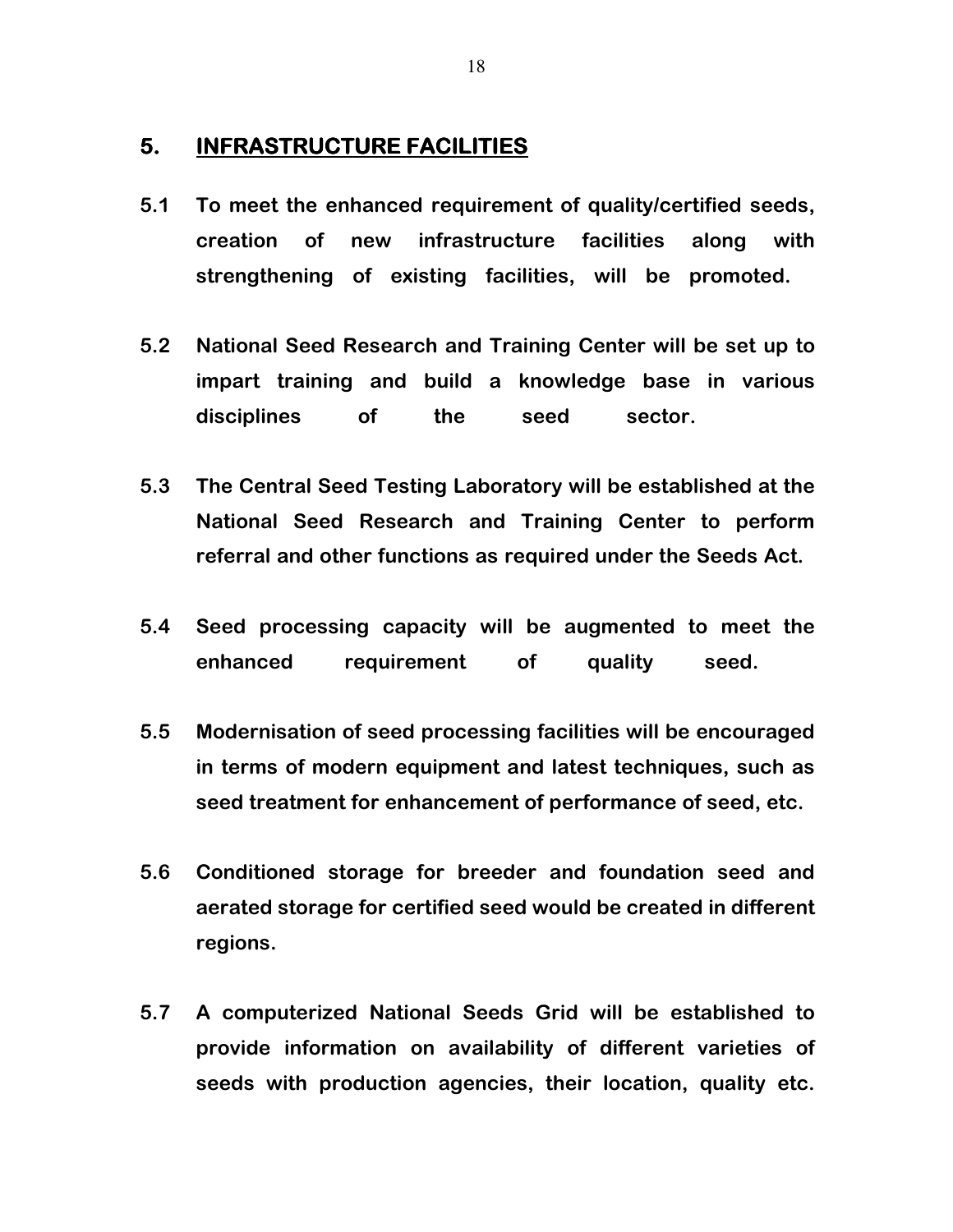This network will facilitate optimum utilisation of available seeds in every region.

5.7.1 Initially, seed production agencies in the public sector would be connected with the National Seed Grid, but progressively the private sector will be encouraged to join the Grid for providing a clear assessment of demand and supply of seeds.

- 5.8 State Governments, or the National Seeds Board in consultation with the concerned State Government, may establish Seed Certification Agencies.
- 5.9 State Governments will establish appropriate systems for effective execution and implementation of the objectives and provisions of the Seeds Act.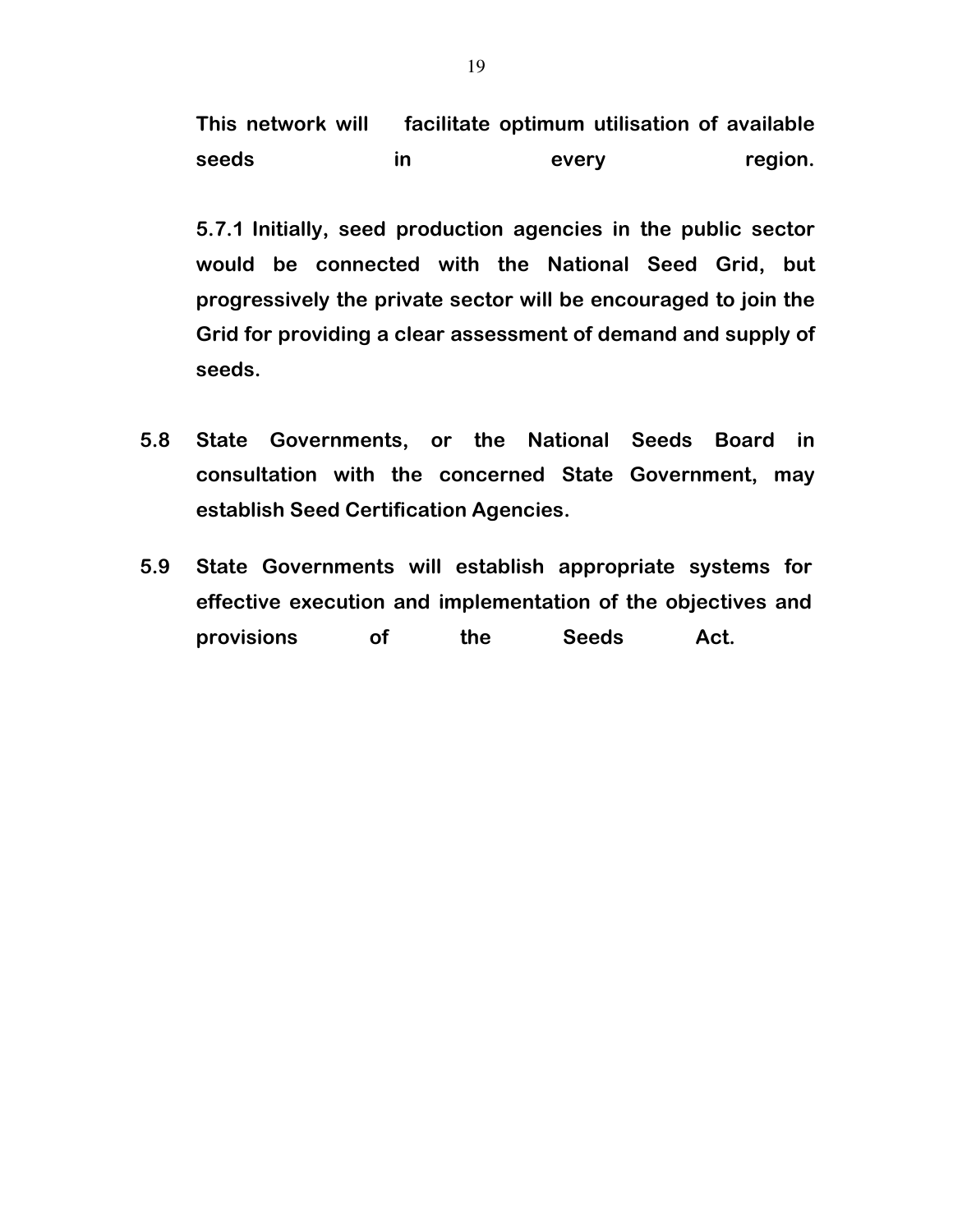#### 6. TRANSGENIC PLANT VARIETIES

- 6.1 Biotechnology will play a vital role in the development of the agriculture sector. This technology can be used not only to develop new crops/varieties, which are tolerant to disease, pests and abiotic stresses, but also to improve productivity and nutritional quality of food.
- 6.2 All genetically engineered crops/varieties will be tested for environment and bio-safety before their commercial release, as per the regulations and guidelines of the Environment Protection **Act** (EPA), 1986.
- 6.3 The EPA, 1986, read with the Rules, 1989 would adequately address the safety aspects of transgenic seeds/planting materials. A list will be generated from Indian experience of transgenic cultivars that could be rated as environmentally safe.
- 6.4 Seeds of transgenic plant varieties for research purposes will be imported only through the National Bureau of Plant Genetic Resources (NBPGR) as per the EPA, 1986.
- 6.5 Transgenic crops/varieties will be tested to determine their agronomic value for at least two seasons under the All India Coordinated Project Trials of ICAR, in coordination with the tests for environment and bio-safety clearance as per the EPA before any variety is commercially released in the market.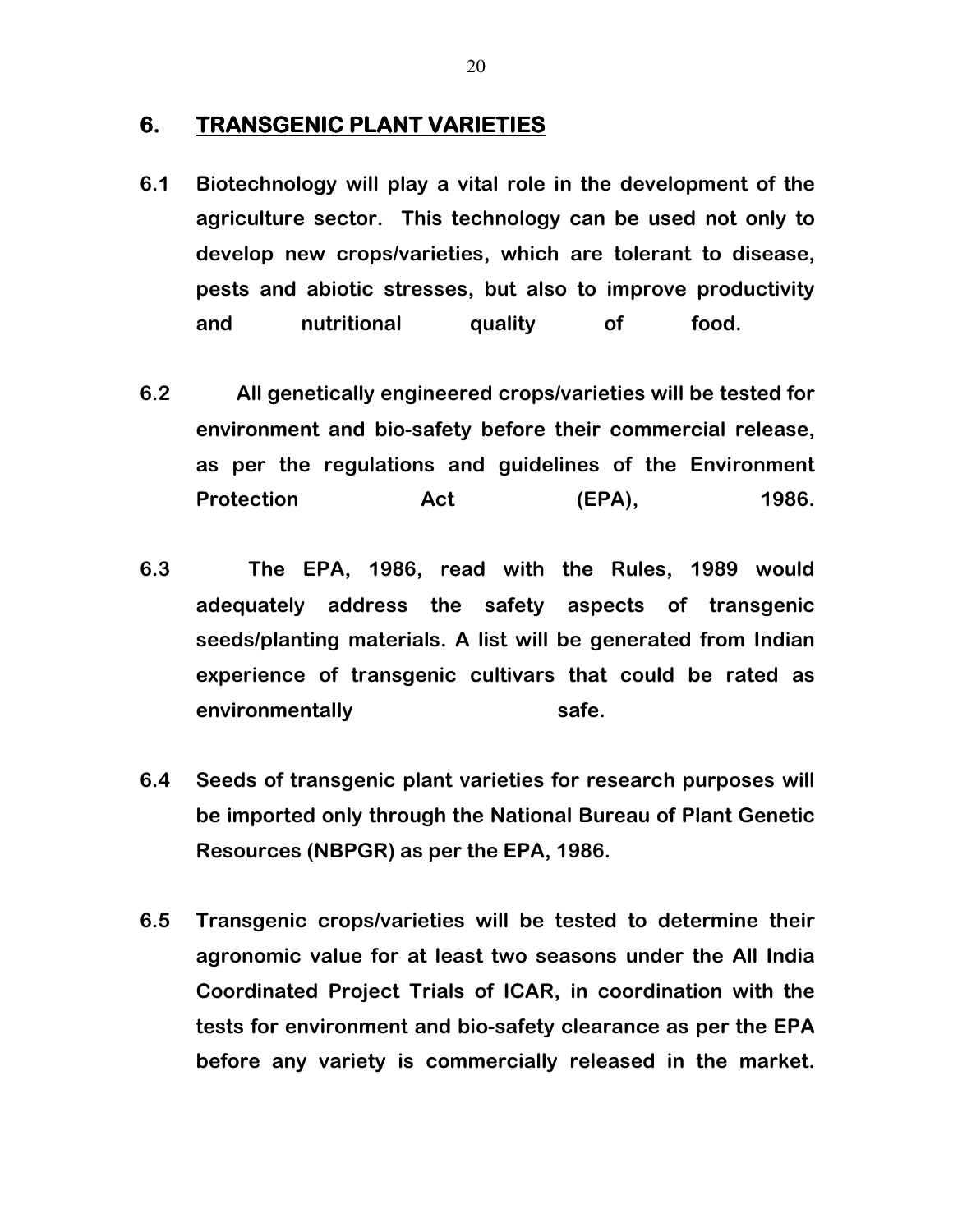- 6.6 After the transgenic plant variety is commercially released, its seed will be registered and marketed in the country as per the provisions of the Seeds Act.
- 6.7 After commercial release of a transgenic plant variety, its performance in the field, will be monitored for at least 3 to 5 years by the Ministry of Agriculture and State Departments of Agriculture.
- 6.8 Transgenic varieties can be protected under the PVP legislation in the same manner as non-transgenic varieties after their release for commercial cultivation.
- 6.9 All seeds imported into the country will be required to be accompanied by a certificate from the Competent Authority of the exporting country regarding their transgenic character or otherwise.

6.9.1 If the seed or planting material is a product of transgenic manipulation, it will be allowed to be imported only with the approval of the Genetic Engineering Approval Committee (GEAC), set up under the EPA, 1986.

6.10 Packages containing transgenic seeds/planting materials, if and when placed on sale, will carry a label indicating their transgenic nature. The specific characteristics including the agronomic/yield benefits, names of the transgenes and any relevant information shall also be indicated on the label.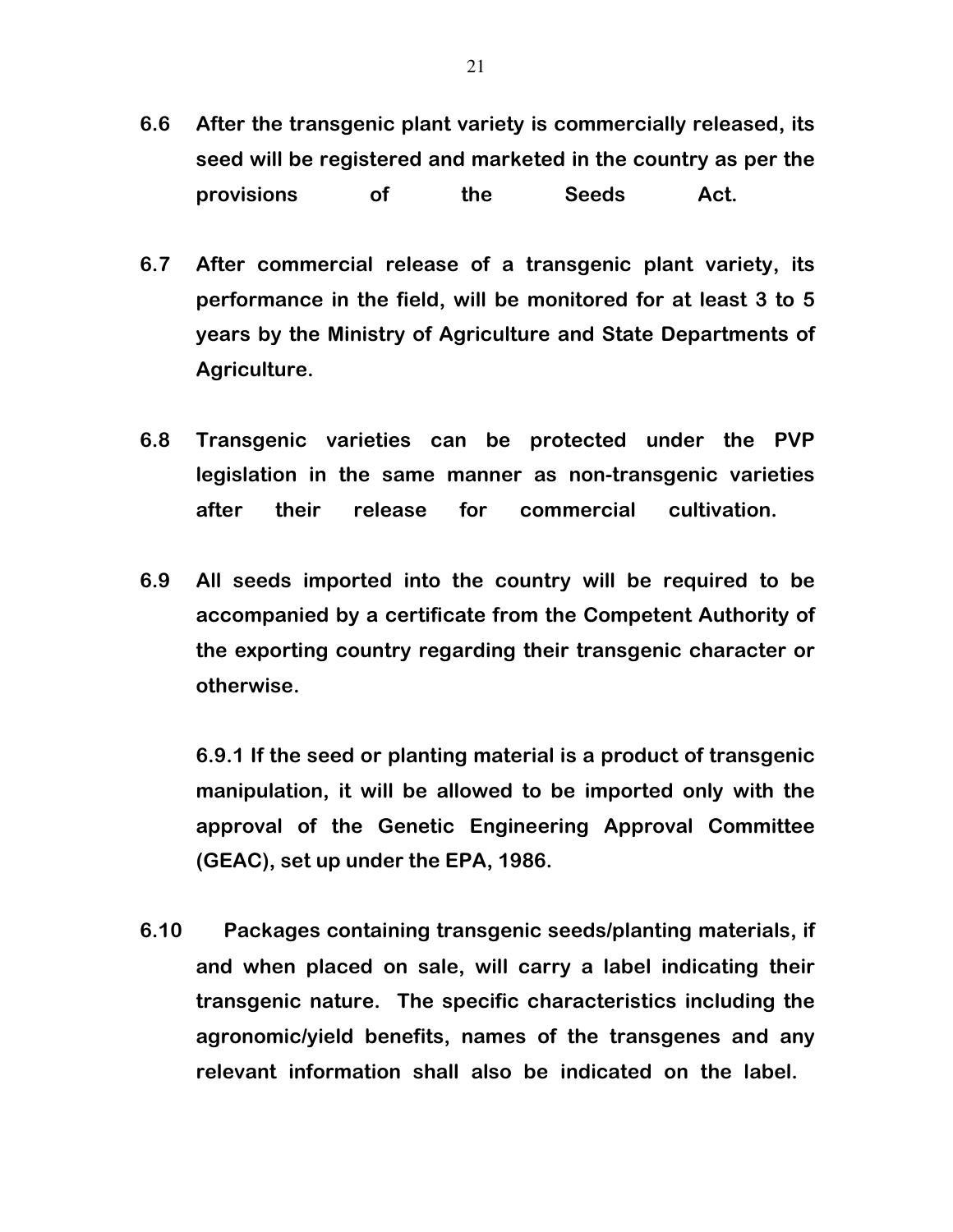6.11 Emphasis will be placed on the development of infrastructure for the testing, identification and evaluation of transgenic planting materials in the country.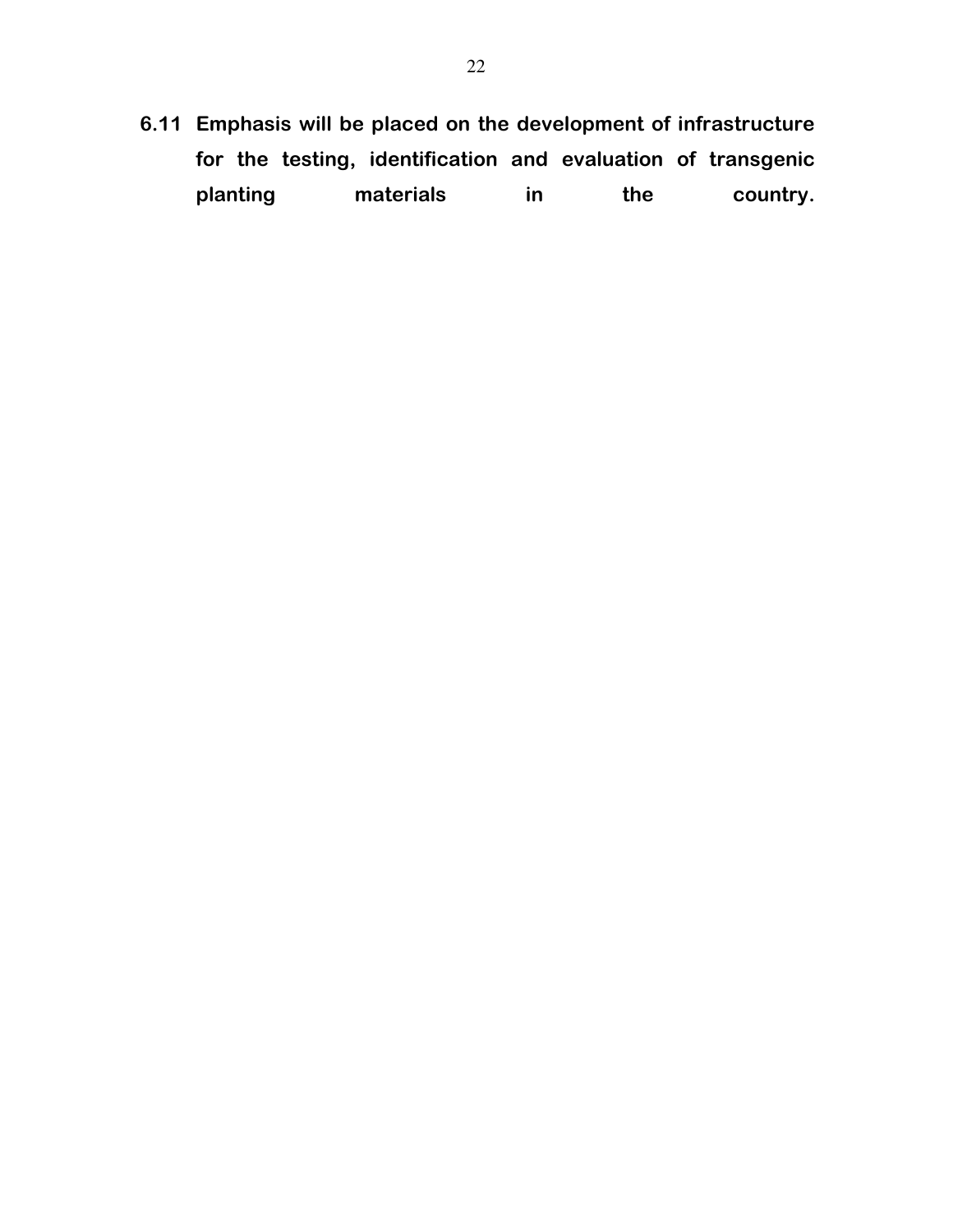### 7. IMPORT OF SEEDS AND PLANTING MATERIAL

7.1 The objective of the import policy is to provide the best planting material available anywhere in the world to Indian farmers, to increase productivity, farm income and export earnings, while ensuring that there is no deleterious effect on environment, health and bio-safety.

7.1.1 While importing seeds and planting material, care will be taken to ensure that there is absolutely no compromise on the requirements under prevailing plant quarantine procedures, so as to prevent entry into the country of exotic pests, diseases and weeds detrimental to Indian agriculture.

7.1.2 All imports of seeds will require a permit granted by the Plant Protection Advisor to the Government of India, which will be issued within the minimum possible time frame.

- 7.2 All import of seeds and planting materials, etc. will be allowed freely subject to EXIM Policy guidelines and the requirements of the Plants, Fruits and Seeds (Regulation of import into India) Order, 1989 as amended from time to time. Import of parental lines of newly developed varieties will also be encouraged.
- 7.3 Seeds and planting materials imported for sale into the country will have to meet minimum seed standards of seed health, germination, genetic and physical purity as prescribed.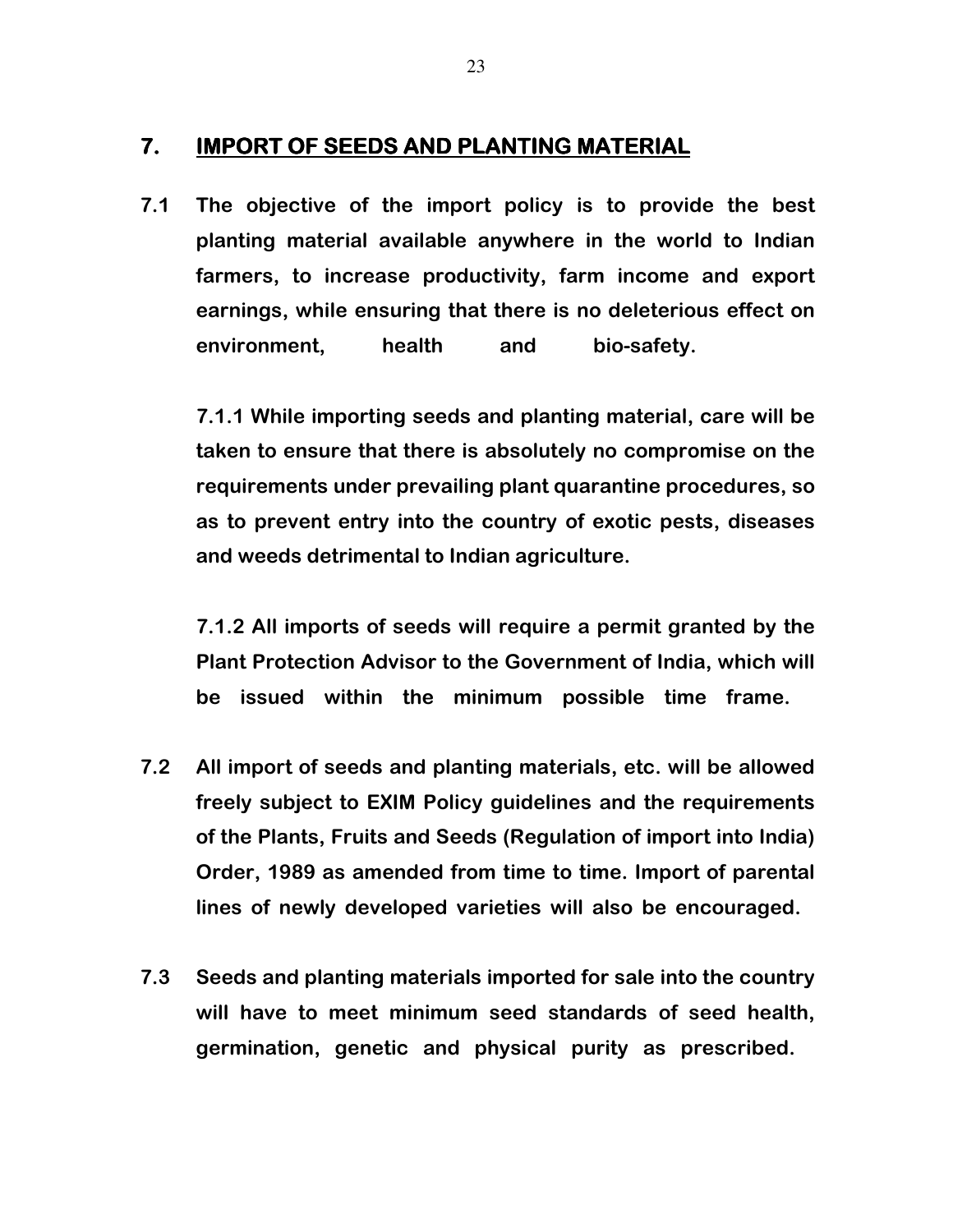- 7.4 All importers will make available a small sample of the imported seed to the Gene Bank maintained by NBPGR.
- 7.5 The existing policy, which permits free import of seeds of vegetables, flowers and ornamental plants, cuttings, saplings of flowers, tubers and bulbs of flowers by certain specified categories of importers will continue. Tubers and bulbs of flowers will be subjected to post-entry quarantine.

 7.5.1 After the arrival of consignments at the port of entry, quarantine checks would be undertaken; which may include visual inspection, laboratory inspection, fumigation and growout tests. For the purpose of these checks, samples will be drawn and the tests will be conducted concurrently.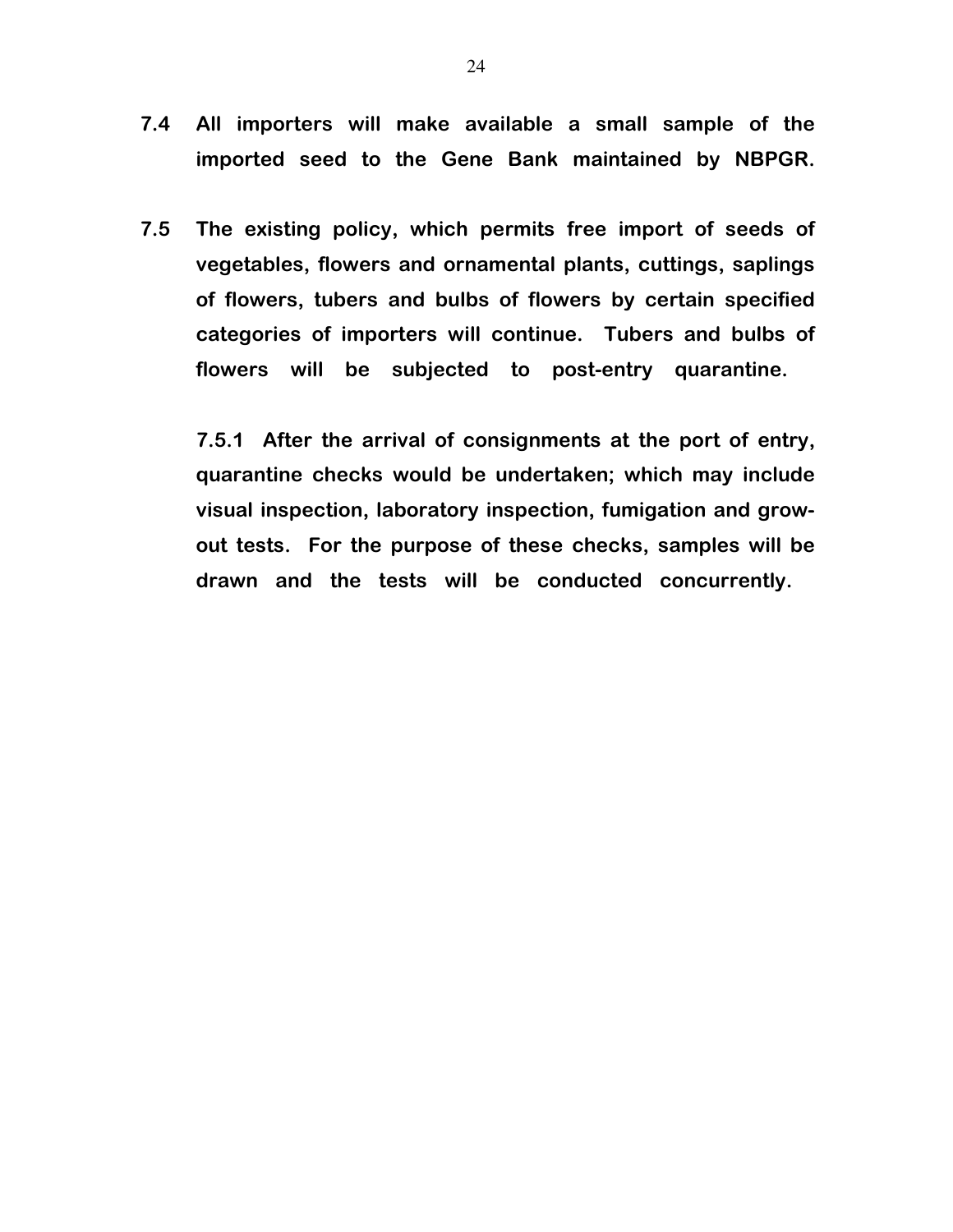## 8. EXPORT OF SEEDS

8.1 Given the diversity of agro-climatic conditions, strong seed production infrastructure and market opportunities, India holds significant promise for export of seeds.

- 8.2 Government will evolve a long term policy for export of seeds with a view to raise India's share of global seed export from the present level of less than 1% to 10% by the year 2020.
- 8.3The export policy will specifically encourage custom production of seeds for export and will be based on long term perspective, dispensing with case to case consideration of proposals.
- 8.3 Establishment and strengthening of Seeds Export Promotion Zones with special incentives from the Government will be facilitated.
- 8.4 A data bank will be created to provide information on the International Market and on export potential of Indian varieties in different parts of the world.
- 8.5 A data base on availability of seeds of different crops to assess impact of exports on domestic availability of seeds will be created.
- 8.6 Promotional programmes to improve the quality of Indian seeds to enhance its acceptability in the International Market will be taken up.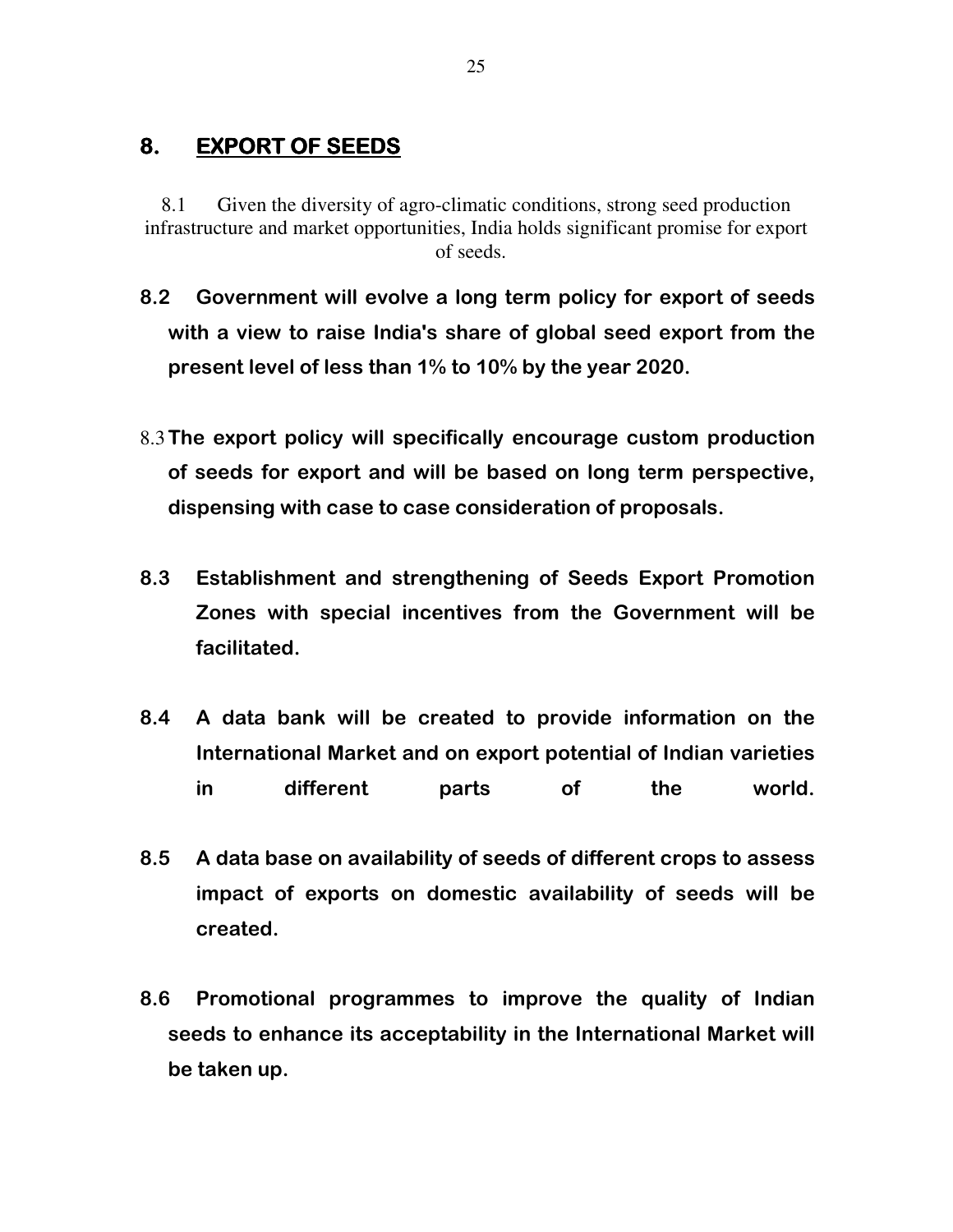8.7 Testing and certification facilities will be established in conformity with international requirements.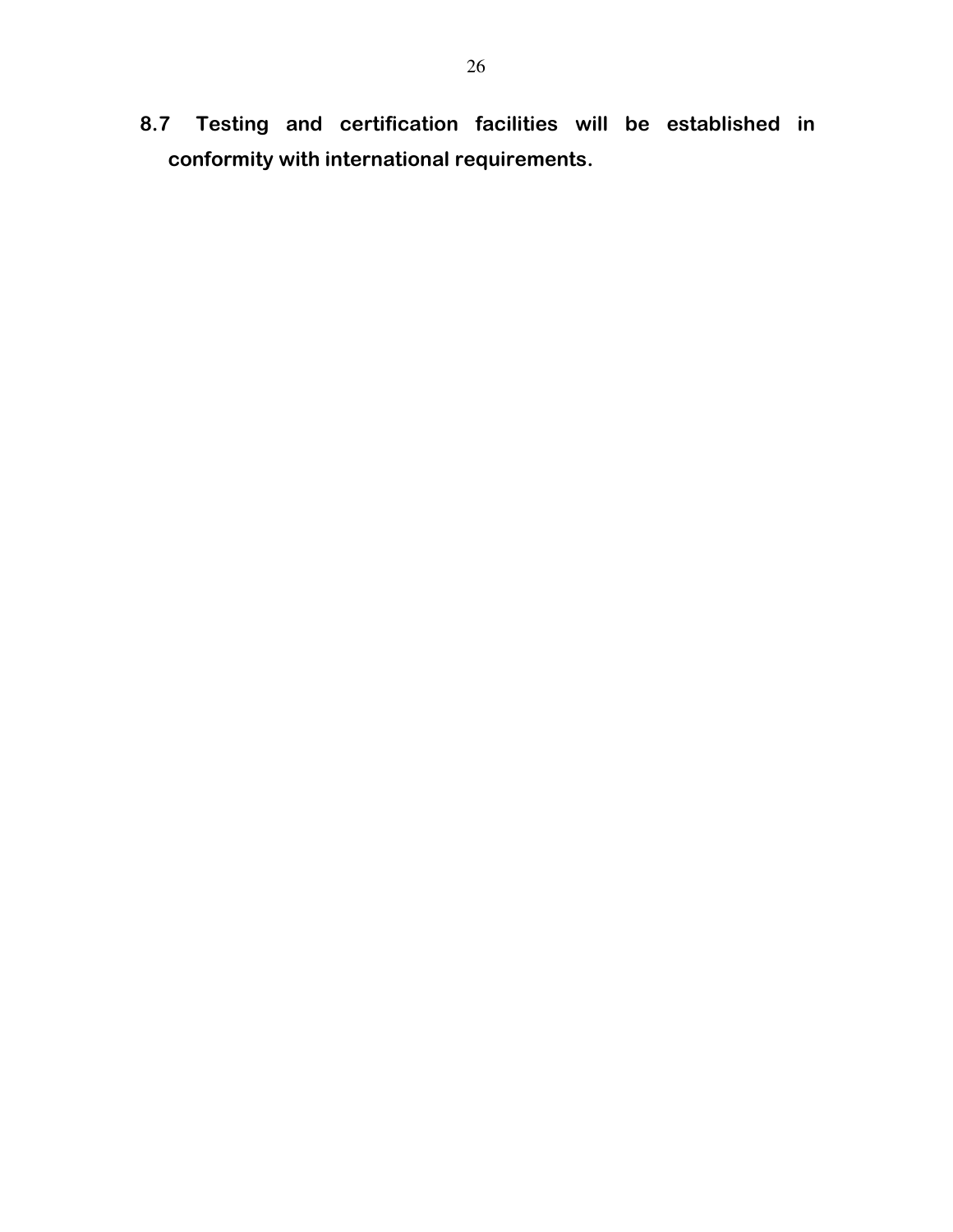#### 9. PROMOTION OF DOMESTIC SEED INDUSTRY

- 9.1 Incentives will be provided to the domestic seed industry to enable it to produce seeds of high yielding varieties and hybrid seeds at a faster pace to meet the challenges of domestic requirements.
- 9.2 Seed Industry will be provided with a congenial and liberalized climate for increasing seed production and marketing, both domestic and international.
- 9.3 Membership to International Organisations and Seed Associations like ISTA, OECD, UPOV, ASSINSEL, WIPO, at the National level or at the level of individual seed producing agencies, will be encouraged.
- 9.4 Emphasis will be given to improving the quality of seed produced and special efforts will be directed towards improving the quality of farmers' saved seeds.
- 9.5 Financial support for capital investment, working capital and infrastructure strengthening will be facilitated through NABARD/ Commercial Banks/Cooperative Banks.
- 9.6 Tax rebate/concessions will be considered on the expenditure incurred on in-house research and development of new varieties and other seed related research aspects. In order to develop a competitive seed market, the States will be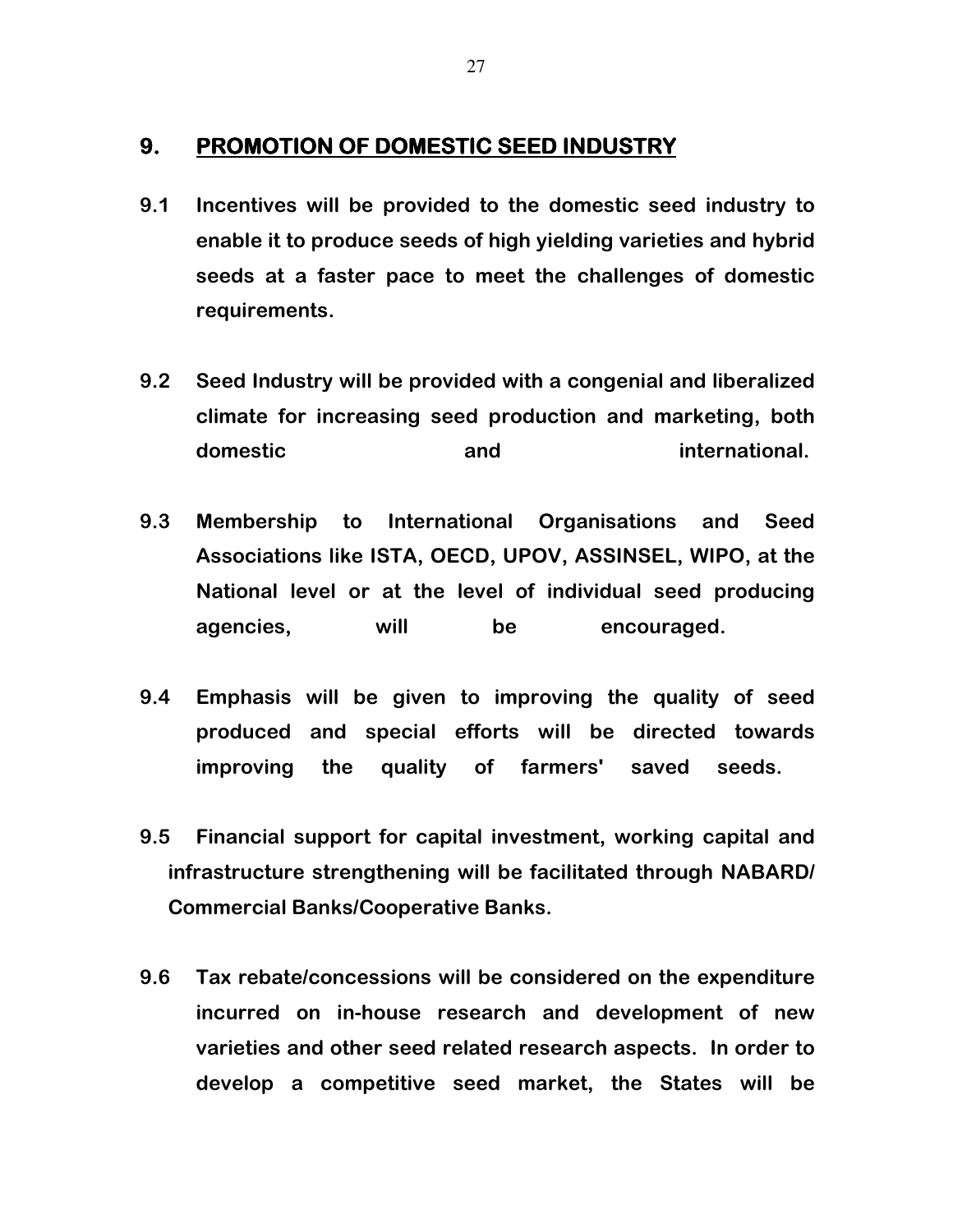encouraged to remove unnecessary local taxation on sales of seeds.

- 9.7 To encourage seed production in non-traditional areas including backward areas, special incentives such as transport subsidy will be provided to seed producing agencies operating in these marginalised areas.
- 9.8 Reduction of import duty will be considered on machines and equipment used for seed production and processing which are otherwise not manufactured in the country.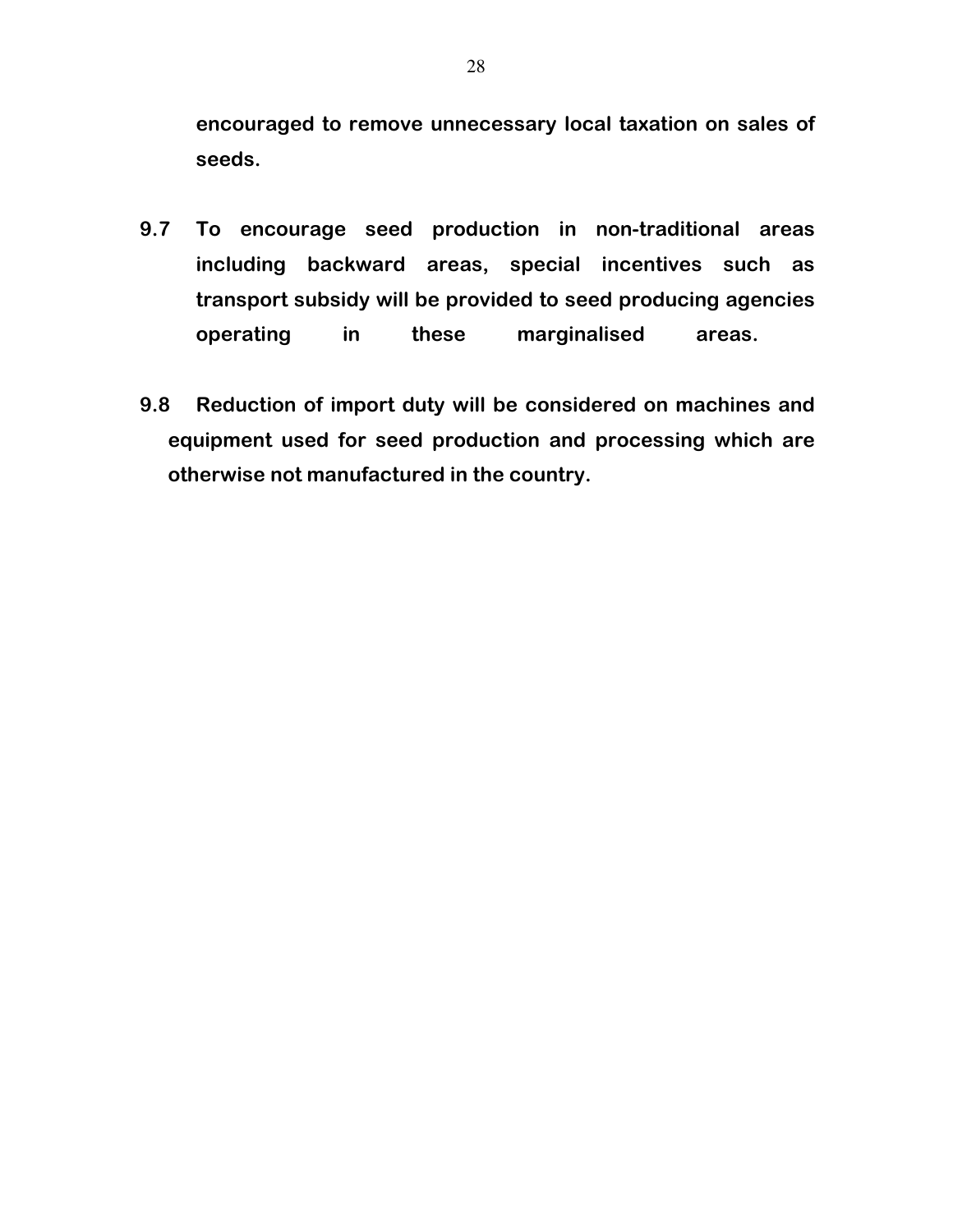#### 10. STRENGTHENING OF MONITORING SYSTEM

- 10.1 The Department of Agriculture & Cooperation (DAC) will supervise the overall implementation and monitoring of the National Seeds Policy.
- 10.2 The physical infrastructure in terms of office automation, communication facilities, etc., in DAC will be augmented in a time bound manner.
- 10.3 The technical capacity of DAC need to be augmented and strengthened to undertake the additional work relating to implementation of National Seeds Policy, implementation of PVP&FR Bill, Seeds Act, Import and Export of Seeds, etc.
- 10.4 Capacity building, including National and International training and participation in Seminars/Workshops will be organized for concerned **officials**.